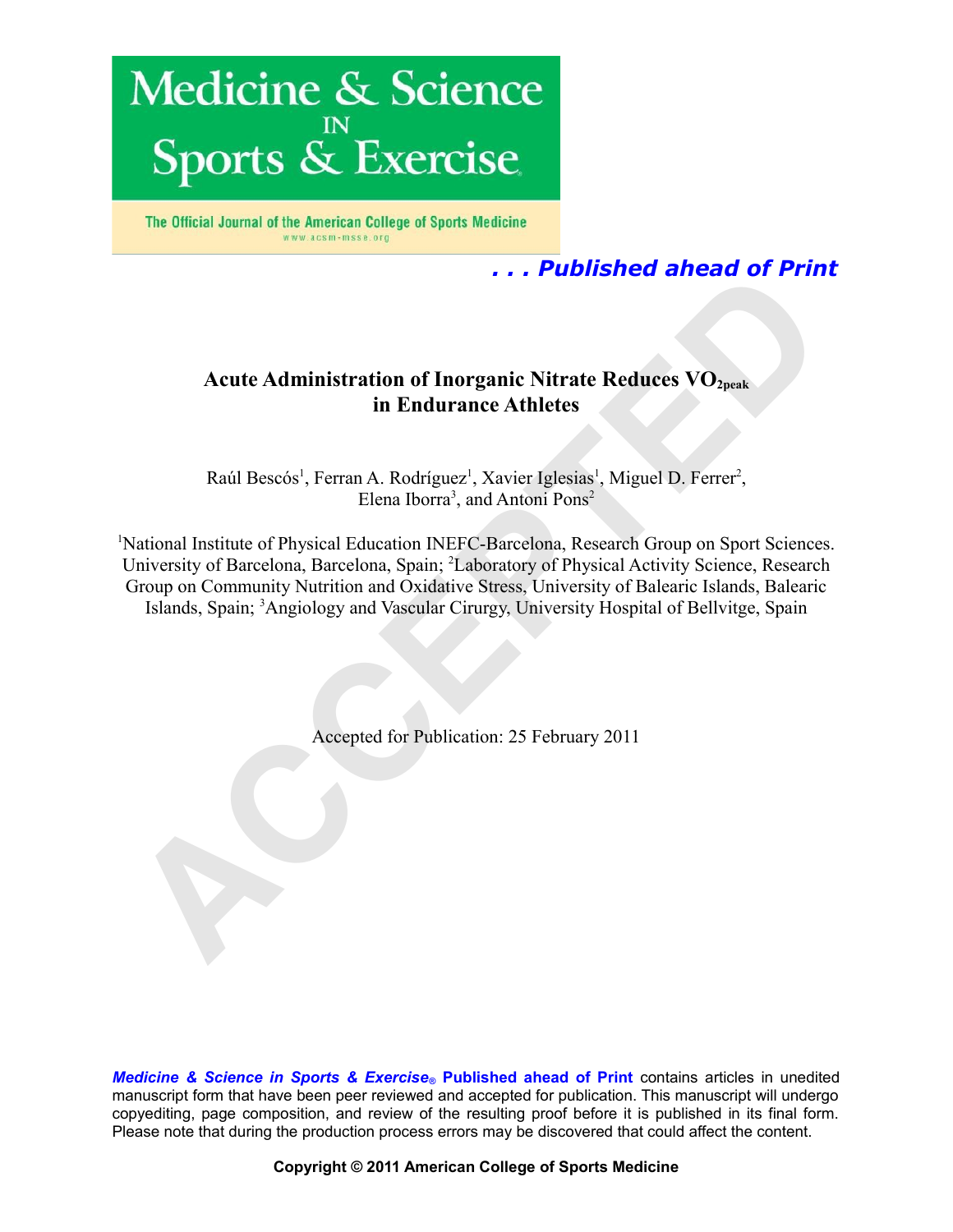## **Acute Administration of Inorganic Nitrate Reduces VO2peakin EnduranceAthletes**

Raúl Bescós<sup>1</sup>, Ferran A. Rodríguez<sup>1</sup>, Xavier Iglesias<sup>1</sup>, Miguel D. Ferrer<sup>2</sup>, Elena Iborra<sup>3</sup>, Antoni

Pons<sup>2</sup>

<sup>1</sup> National Institute of Physical Education INEFC-Barcelona.Research Group on Sport Sciences. University of Barcelona; <sup>2</sup> Laboratory of Physical Activity Science. Research Group on Community Nutrition and Oxidative Stress. University of Balearic Islands; <sup>3</sup> Angiology and Vascular Cirurgy. University Hospital of Bellvitge. National Institute of Physical Education INFFC-Barcelona.Research Group on Speciences.University of Barcelona; <sup>2</sup> Laboratory of Physical Activity Science.Research Group ommunity Nutrition and Oxidative Stress.University o

## **Author for correspondence:**

RaúlBescós

National Institute of Physical Education (INEFC), Physiolgy laboratory

Av., de l´Estadi s/n, 08038 Barcelona (Spain)

Ph:(+34) 666 84 51 09; Fax:(+34) 93 426 36 17; E-mail :raul.bescos@inefc.net,

raulbescos@gmail.com

## **Running head:** Dietary nitrate and exercise efficiency

*\* The present study was funded by the National Institute of Physical Education (INEFC), Laboratory of Physical Activity Science of University of Balearic Islands and by Spanish Ministry of Health [DPS2008-07033-C03-03]. RaúlBescós is a PhD candidate supported by University Department, Research and Information Society (AGAUR) of Generalitat of Catalunya.*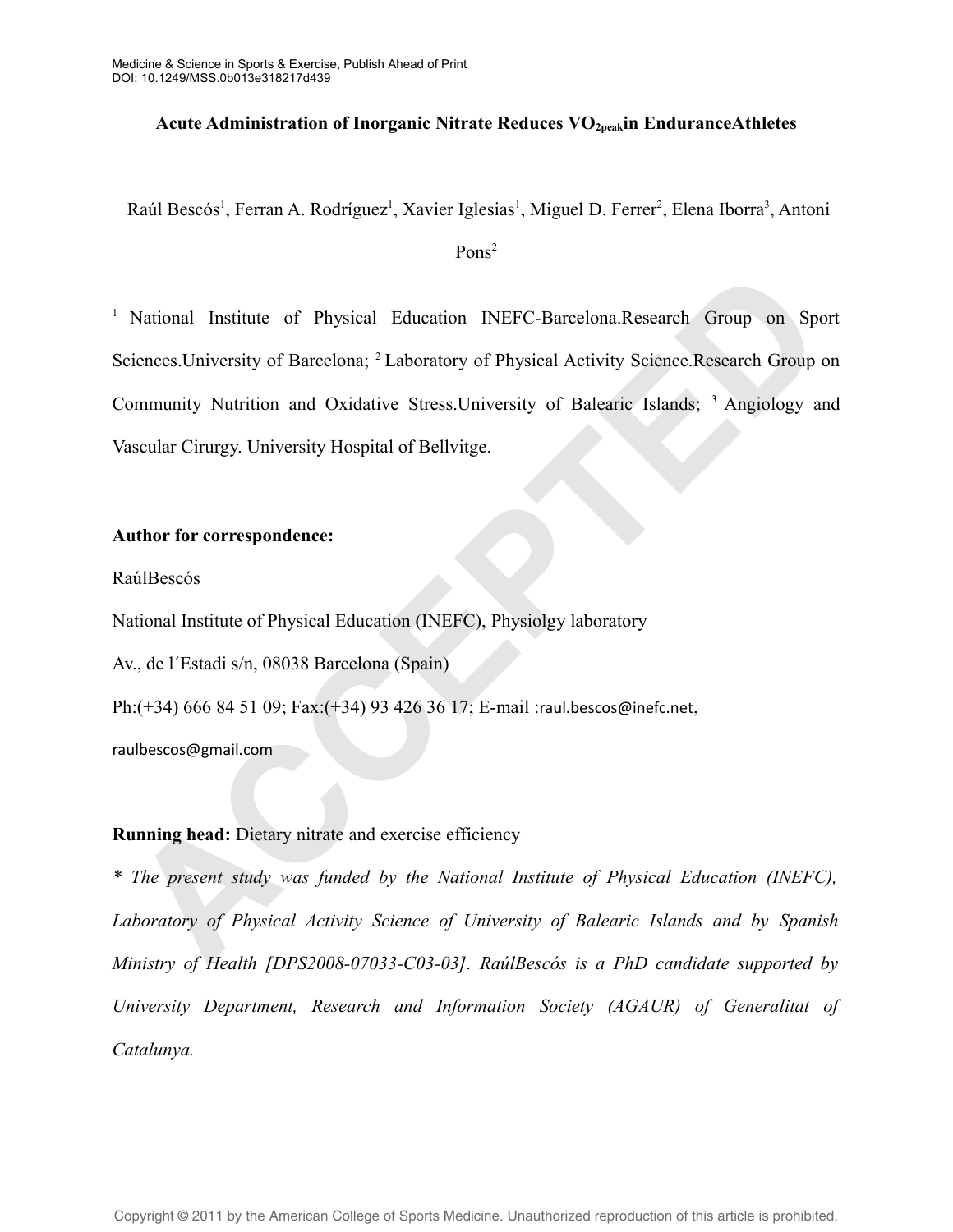### **ABSTRACT**

**Purpose:** Humans can reduce inorganic nitrate  $(NO<sub>3</sub>^-)$  to nitrite  $(NO<sub>2</sub>^-)$ , nitric oxide  $(NO)$  and other bioactive nitrogen oxides. The purpose of this study was to test the hypothesis that a single dose of inorganic nitrate before exercise might enhance the tolerance of endurance athletes to high intensity exercise. **Methods:** Eleven cyclists (age:  $34.3 \pm 4.8$  yrs; VO<sub>2peak</sub>:  $65.1 \pm 6.2$  mL·kg<sup>-</sup> <sup>1</sup>·min<sup>-1</sup>) participated in this randomized, double-blind, crossover study. Subjects received dietary supplementation with nitrate  $(NaNO<sub>3</sub>10 mg/kg<sup>-1</sup>$  of body mass) or a placebo (NaCl) three hours before exercise. They then performed a cycle ergometer test which consisted of four 6-min submaximal workloads, corresponding to 2.0, 2.5, 3.0 and 3.5 W·kg-1 of body mass, interspersed with 3 min of passive recovery. After a 5-min recovery period, the subjects performed one incremental exercise test until exhaustion. **Results:** Plasma nitrate and nitrite were significantly higher ( $P$ < 0.05) three hours after supplementation (nitrate:  $250 \pm 80$  µm; nitrite:  $2,313 \pm 157$ nM) than after the placebo (nitrate:  $29 \pm 8$  µm; nitrite: 1,998  $\pm$  206 nM) at resting conditions. Nitrate supplementation significantly reduced VO<sub>2peak</sub> (nitrate: 4.64  $\pm$  0.35; placebo: 4.82  $\pm$  0.33 L·min<sup>-1</sup>;  $P = 0.010$ ) and the ratio between VO<sub>2</sub>/power at maximal intensity (nitrate: 11.2  $\pm$  1.1; placebo:  $11.8 \pm 1.1$  mL·min<sup>-1</sup>/W;  $P = 0.031$ ). This reduction of VO<sub>2</sub> occurred without changes in the time to exhaustion (nitrate:416  $\pm$  32; placebo: 409  $\pm$  27 seconds) or in the maximal power (nitrate:416  $\pm$  29; placebo: 410  $\pm$  28 W). **Conclusion:** A single oral dose of inorganic nitrate acutely reduces VO2peak without compromising the maximal exercise performance. gh intensity exercise. **Mcthods:** Eleven cyclists (age: 34.3 ± 4.8 yrs; VO<sub>286a</sub>; 65.1 ± 6.2 mL-k<br>nin<sup>-1</sup>) participated in this randomized, double-blind, crossover study. Subjects received dicta<br>pplementation with nitrate

**Keywords:** nitric oxide, nitrate, nitrite, exercise performance, exercise economy, oxygen uptake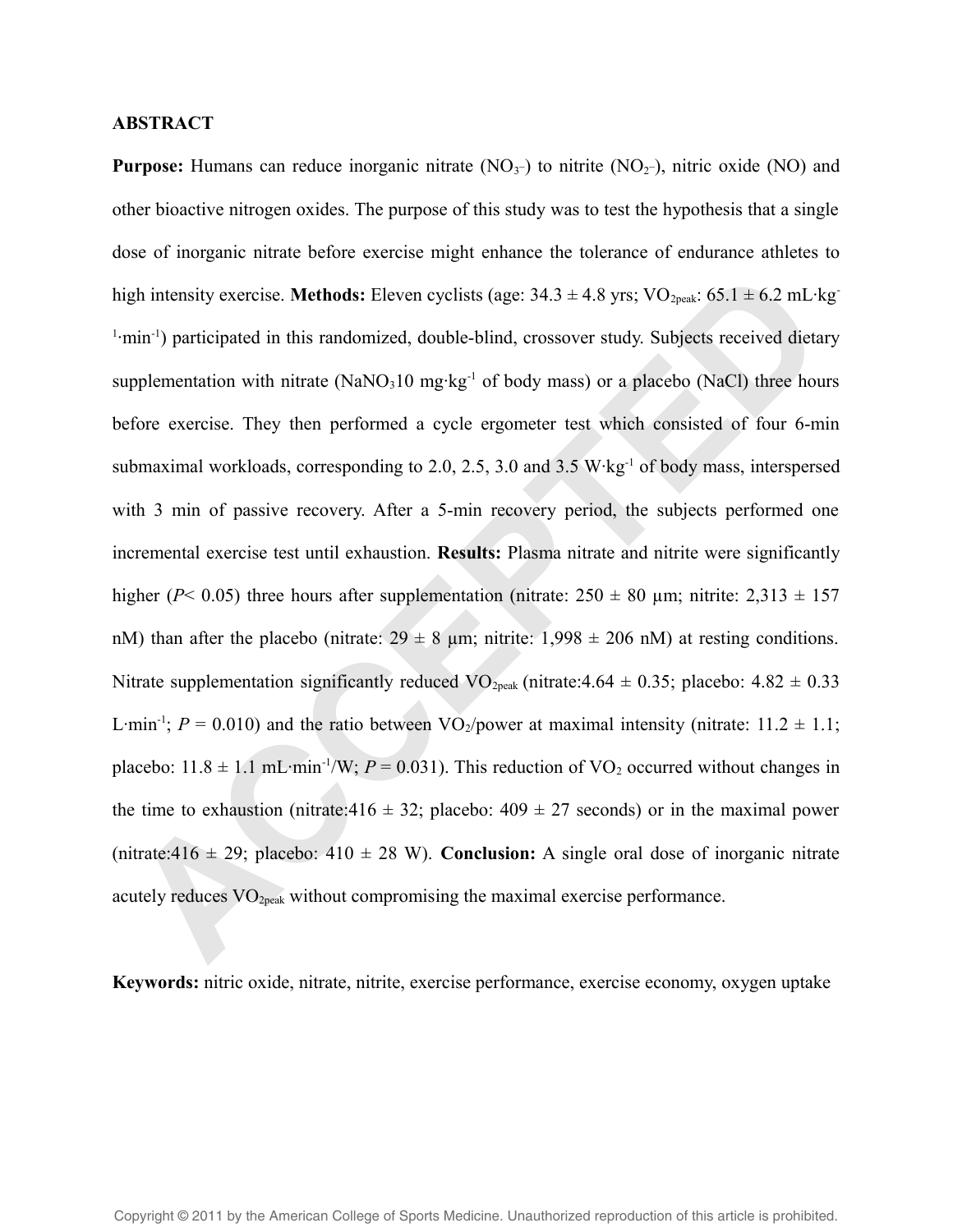#### **Introduction**

*Paragraph Number 1* Nitrate (NO<sub>3</sub>-) and nitrite (NO<sub>2</sub>-) have been known predominantly as undesired molecules in the food chain with potentially harmful effects, or as inert oxidative end products of endogenous nitric oxide (NO) metabolism (21). However, research carried out over the last decade has shown that nitrate and nitrite are physiologically recycled in blood and tissues to form NO and other bioactive nitrogen oxides (20). When inorganic nitrate is ingested it is rapidly absorbed in the upper gastrointestinal tract and its bioavailability is almost 100%. The vast majority of absorbed inorganic nitrate is ultimately excreted in the urine, but up to 25% of plasma nitrate is actively taken up by the salivary glands and excreted in the saliva (32). In the mouth, facultative anaerobic bacteria on the surface of the tongue reduce nitrateto nitrite (10). Salivary nitrite then can be further converted to NO in the stomach (24), but it is also clear that a substantial part of swallowed nitrite is absorbed intact to increase circulating plasma nitrite(20). This nitrite can be converted to NO and other bioactive nitrogen oxides in blood and tissues under appropriate physiological conditions (22). This pathway complements the classical Larginine NO synthase pathway and is especially enhanced during tissue acidosis and hypoxia, when NO formation by NO synthases may be compromised (20). A recent study showed that when this circuit was interrupted by not swallowing saliva for 3 h after ingestion of nitrate-rich beverages, the rise in plasma nitrite, but not nitrate, was blocked (36). Hence, this pathway is required to increase circulating nitrite concentration after nitrate load. A picture is now emerging of the important functions of the nitrate–nitrite–NO pathway in regulation of blood pressure and blood flow (16), gastric integrity (22) and tissue protection against ischemic injury (28). The nutritional aspect of these findings is intriguing since diet constitutes the main source of nitratein humans, with vegetables accounting for 60–80% of our daily intake. is a last decade has shown that nitrate and nitrite are physiologically recycled in blood and tissu<br>form NO and other bioactive nitrogen oxides (20). When inorganic nitrate is ingested it<br>pidly absorbed in the upper gastro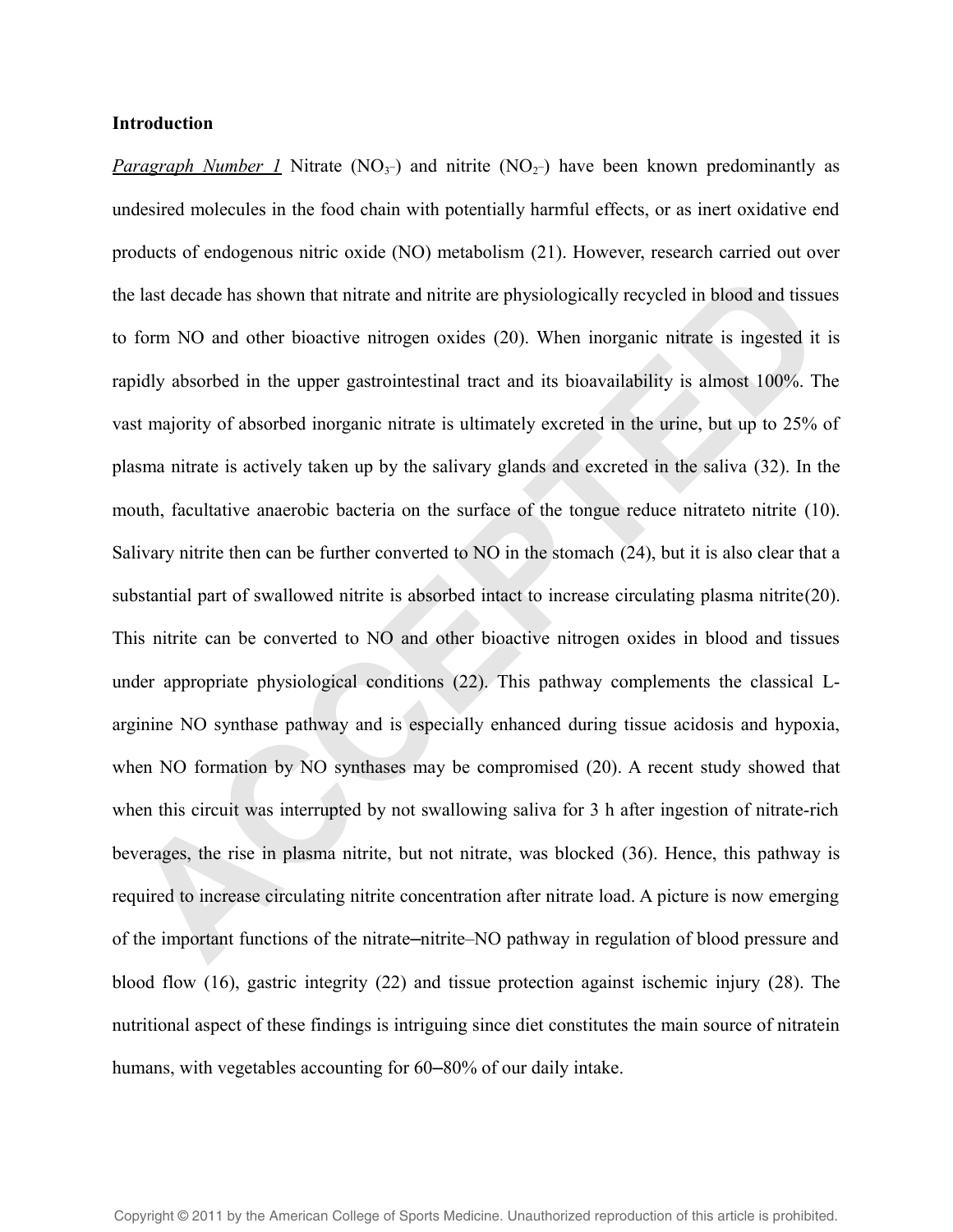*Paragraph Number 2*Tissue acidosis and low oxygen tension are present during physical exercise. In this metabolic state, the reduction of nitrite is probably greatly enhanced. Recent studies have reported that dietary nitrate supplementation decreases whole body oxygen consumption  $(VO_2)$  at low and moderate intensities of exercise in healthy subjects  $(1,2,15)$ . Additionally, two recent studies showed that  $VO<sub>2</sub>$  values decreased significantly at higher intensities of exercise after several days of dietary nitrate supplementation (14,18). Although several hypotheses have attempted to explain how nitrate administration reduces the  $O<sub>2</sub>$  cost of exercise, the exact mechanism is currently unclear. The first research group to report the effects of nitrate supplementation on cardiorespiratory adaptation to exercise suggested that much of the  $O<sub>2</sub>$  reduction is due to the improvement in mitochondrial respiration with an increase in the P/O ratio (17). A recent study by Bailey et al. (1) suggested that this response could be derived from a reduction in phosphocreatine (PCr) degradation, which diminishes the ATP cost of muscle force production. dditionally, two recent studies showed that VO<sub>2</sub> values decreased significantly at high<br>tensities of exercise after several days of dictary mitrate supplementation (14,18). Althoug<br>veral hypotheses have attempted to expl

*Paragraph 3* Currently, it is known that the exercise response is different in highly trained athletes and the untrained population. Chronic exercise training induces improvements in vascular structures, muscle tissues and the metabolism of NO (23,31). To date, studies have failed to report an improvement in the cardiorespiratory response in an athletic population using the classical precursor of NO (L-arginine) (4,19). However, in elderly populations with endothelial dysfunction, L-arginine supplements effectively enhance exercise capacity (9). Additionally, a recent study by Koppo et al. (13) reported that L-arginine supplementation speeds VO2 kinetics in healthy males. Other studies using supplementation with L-citrulline (an alternative precursor of NO) showed a significant increase in plasma L-arginine concentration, but no effects on performance, in well-trained cyclists (29,30). Moreover, previous studies of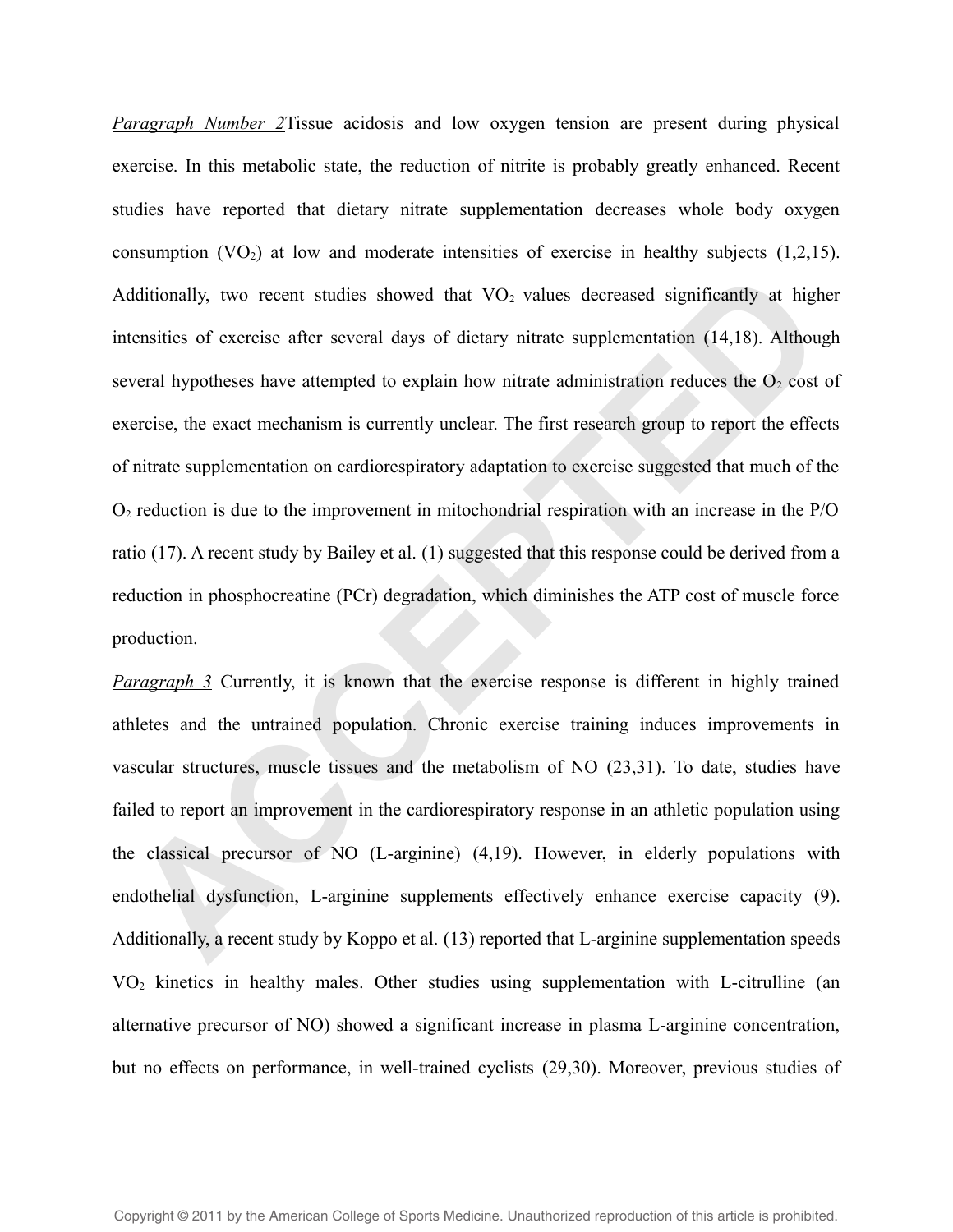nitrate supplementation (1,2,14,15,18) assessed the effect of prolonged supplementation (between 3 and 6 days) in an attempt to increase the systemic levels of nitrate and nitrite. However, there is evidence of acute effects of nitrate on the cardiovascular system, since it lowers blood pressure 3 h after ingestion in healthy subjects (36). One very recent study assessed the effect of acute ingestion of nitrateon physically active people, but these subjects were not highly-trained (34).

*Paragraph Number 4*Accordingly, in this study we aimed to assess the effect of a single dose of nitrate given before cycling exercise on the cardiorespiratory and metabolic response in endurance athletes at different intensities. Moreover, we investigated the influence of nitrate supplementation on plasma levels of nitrateandnitrite over time. We hypothesized that dietary nitrate may not be effective in improving the cardiorespiratory adaptation to exercise at low to moderate intensities who are highly adapted to cycling. However, at higher intensities, at which acidosis and low oxygen tension occur, the nitrate—nitrite—NO pathway could be activated and increase tolerance to high intensity cycling, which is measured as the time to task failure. e effect of acute ingestion of nitrateon physically active people, but these subjects were n<br>ghly-trained (34).<br>*Aragraph Number* 4Accordingly, in this study we aimed to assess the effect of a single dose<br>trate given befor

### **Methods**

#### **Subjects**

*Paragraph Number 5* Eleven male cyclists and triathletes (age  $34.3 \pm 4.8$  yrs; body weight  $73.3 \pm 7.5$ 5.6 kg<sup>-1</sup>; body mass index  $23.7 \pm 1.5$  kg·m<sup>-2</sup>; VO<sub>2peak</sub>65.1  $\pm$  6.2 mL·kg<sup>-1</sup>·min<sup>-1</sup>; sum of six skinfolds [triceps, subscapular, supraspinal, abdominal, medial calf and front thigh]  $55.5 \pm 13.8$  mm) volunteered to participate in this study. Athletes were members of competitive cycling or triathlon squads and none of them reported any medical conditions at the time of the study. None of the subjects smoked tobacco. The procedures employed in this study were approved by the Ethics Committee of the Catalonian Sports Council. All subjects gave their written informed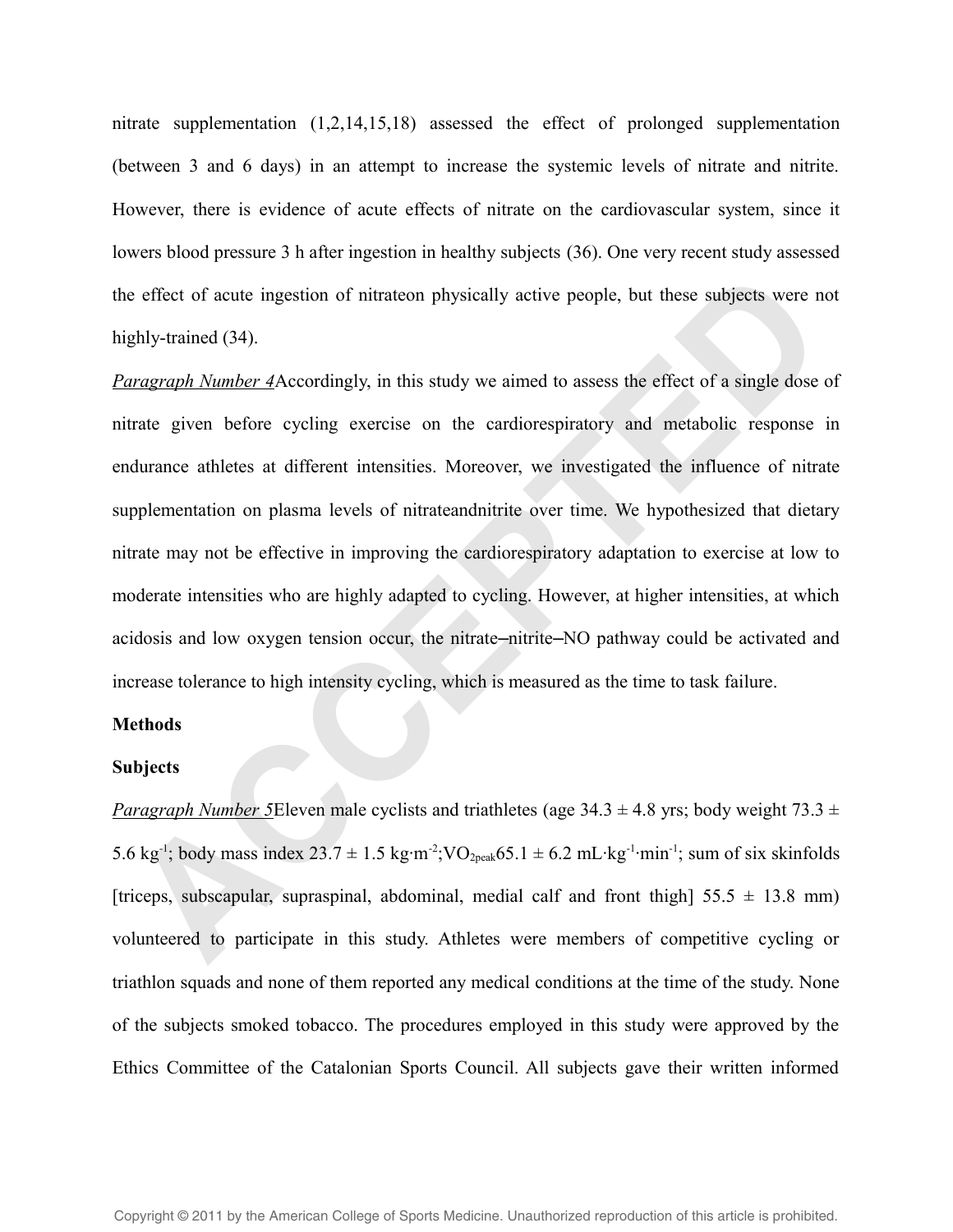consent after an explanation of the experimental procedures and before the commencement of the study.

#### **Nitrate supplementation**

*Paragraph Number 6*Subjects were randomly assigned in a double-blind, crossover design to receive a single dose of either sodium nitrate (10 mg·kg<sup>-1</sup> of body mass; Acofarma, code 18211, Spain) or the placebo (sodium chloride) dissolved in 250 mL of water. The two drinks could not be distinguished by taste or appearance. The beverage was ingested 3 h before the test, since this period of time is consistent with the pharmacokinetics of nitrate and the peak of circulating nitrite indicated in previous studies (36). During this period, the subjects remained under resting conditions in the laboratory and did not ingest food and fluids, apart from water, to guarantee hydration status. A diet with low levels of moderate or high nitrate content foods (green vegetables, beetroot, strawberries, grapes and tea) was followed for three days prior to the tests. During this time, athletes received nutritional guidelines and were encouraged to follow a high carbohydrate diet to optimize glycogen deposition. In addition, they were told to avoid alcohol, caffeine products and dietary supplements 48 h prior to the exercise test. A 7-day washout separated the supplementation periods. ceive a single dose of either sodium nitrate (10 mg·kg<sup>-1</sup> of body mass; Acofarma, code 1821<br>vain) or the placebo (sodium chloride) dissolved in 250 mL of water. The two drinks could n<br>distinguished by taste or appearance.

#### **Ergometry test**

*Paragraph Number 7*The subjects were required to report to the laboratory on three occasions. The first test was carried out to familiarize the subject with the bicycle ergometer, gas analyzer and the testing procedure. The next two tests were performed under identical conditions and used to assess the effect of the dietary nitrateand placebo. Tests were carried out during the cycling off-season in November and December, to ensure that training or competitions would not affect the results of study. All tests were performed at the same time of day  $(\pm 1 h)$  on an electronically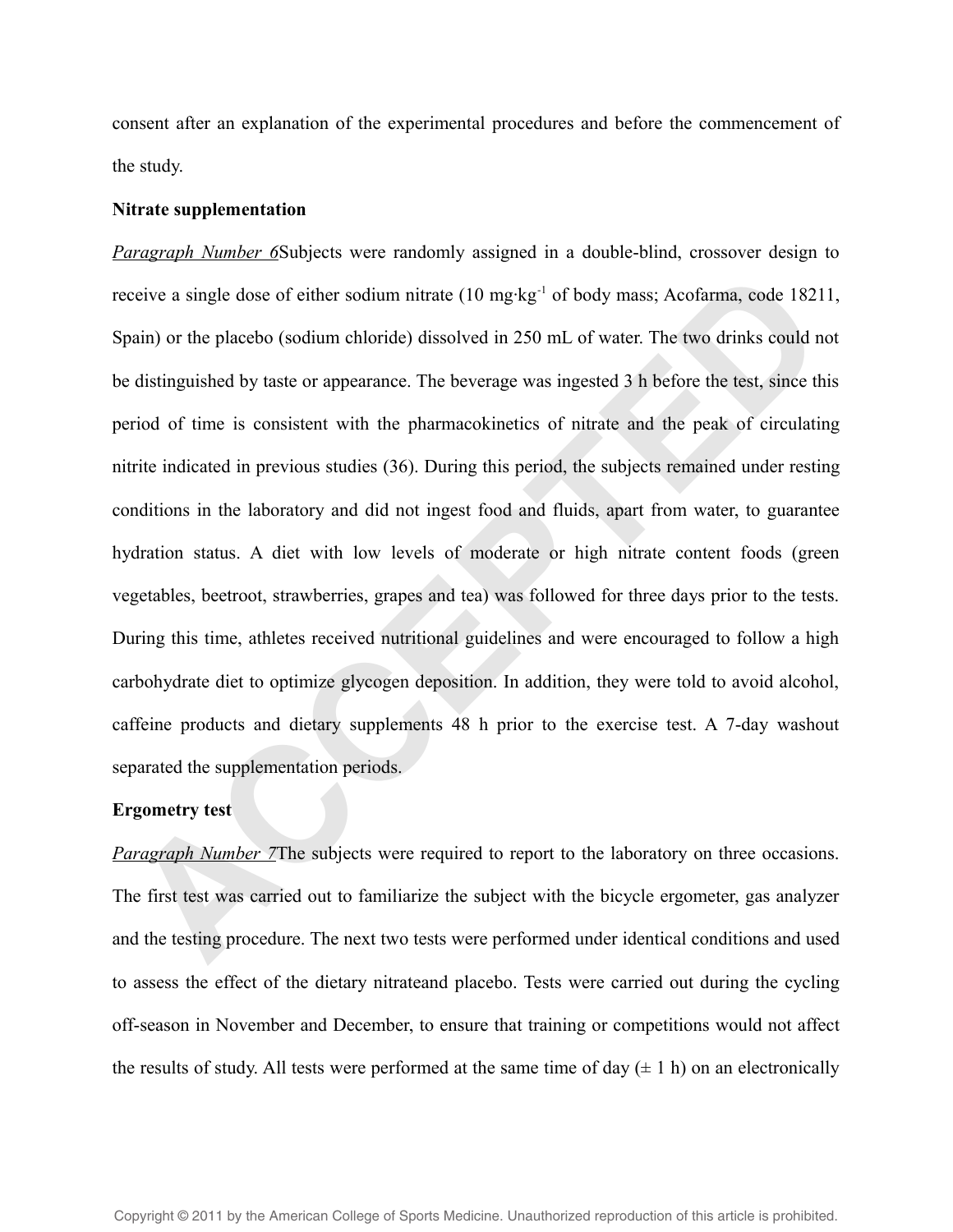braked cycle ergometer (Lode Excalibur Sport, Netherlands) under controlled conditions (22  $\pm$ 1°C, 40-60% relative humidity,  $P_b$  760-770 mmHg). Before and after the study, the cycle ergometer was calibrated for power outputs of 25–1000 W at different cadences and was found to be within 1% of a true value. The participants cycled at a self-selected pedal rate of between 70- 100 rpm. This pedal rate, along with saddle and handle bar height and configuration, was recorded and reproduced in subsequent tests. The protocol of the test was divided into two parts: submaximal and maximal exercise intensity. Initially, the subjects completed four submaximal workloads corresponding to 2.0, 2.5, 3.0 and 3.5 W·kg-1 of body mass with every load lasting for 6 min, interspersed with three minutes of passive recovery. Five minutes after completion of the submaximal workloads, subjects performed a continuous incremental exercise test to volitional exhaustion. Starting at 3.0 W·kg<sup>-1</sup>, the work rate increased by 0.5 W·kg<sup>-1</sup> every minute until task failure as a measure of exercise tolerance. The maximal power output  $(W_{\text{max}})$  was calculated using theformula: **ACCED** 10 rpm. This pedal rate, along with saddle and handle bar height and configuration, we<br>orded and reproduced in subsequent tests. The protocol of the test was divided into two part<br>bmaximal and maximal exercise int

$$
W_{\text{max}} = W_{\text{E}} + (W_{\text{I}}/t \cdot t_{\text{E}})
$$

Where  $W_{\text{max}}$  = maximal power output (W);  $W_{\text{E}}$  = power output of the last stage completed (W);  $W_{\text{I}}$ = work rate increment (W);  $t$  = workload duration (s);  $t$ <sup> $E$ </sup>= duration of the final stage (s).

#### **Gas analysis**

*Paragraph Number 8*During all the tests, oxygen uptake  $(VO_2)$ , minute ventilation  $(V_E)$ , carbon dioxide production (VCO<sub>2</sub>) and the respiratory exchange ratio (RER) were measured breath-bybreath by a computerized gas analyzer (Cosmed Quark PFT-Ergo, Italy). Before each test, ambient conditions were measured and the gas analyzers and respiratory flowmeter were calibrated with high-precision calibration gases (16.00  $\pm$  0.01% O<sub>2</sub> and 5.00  $\pm$  0.01% CO<sub>2</sub>, Scott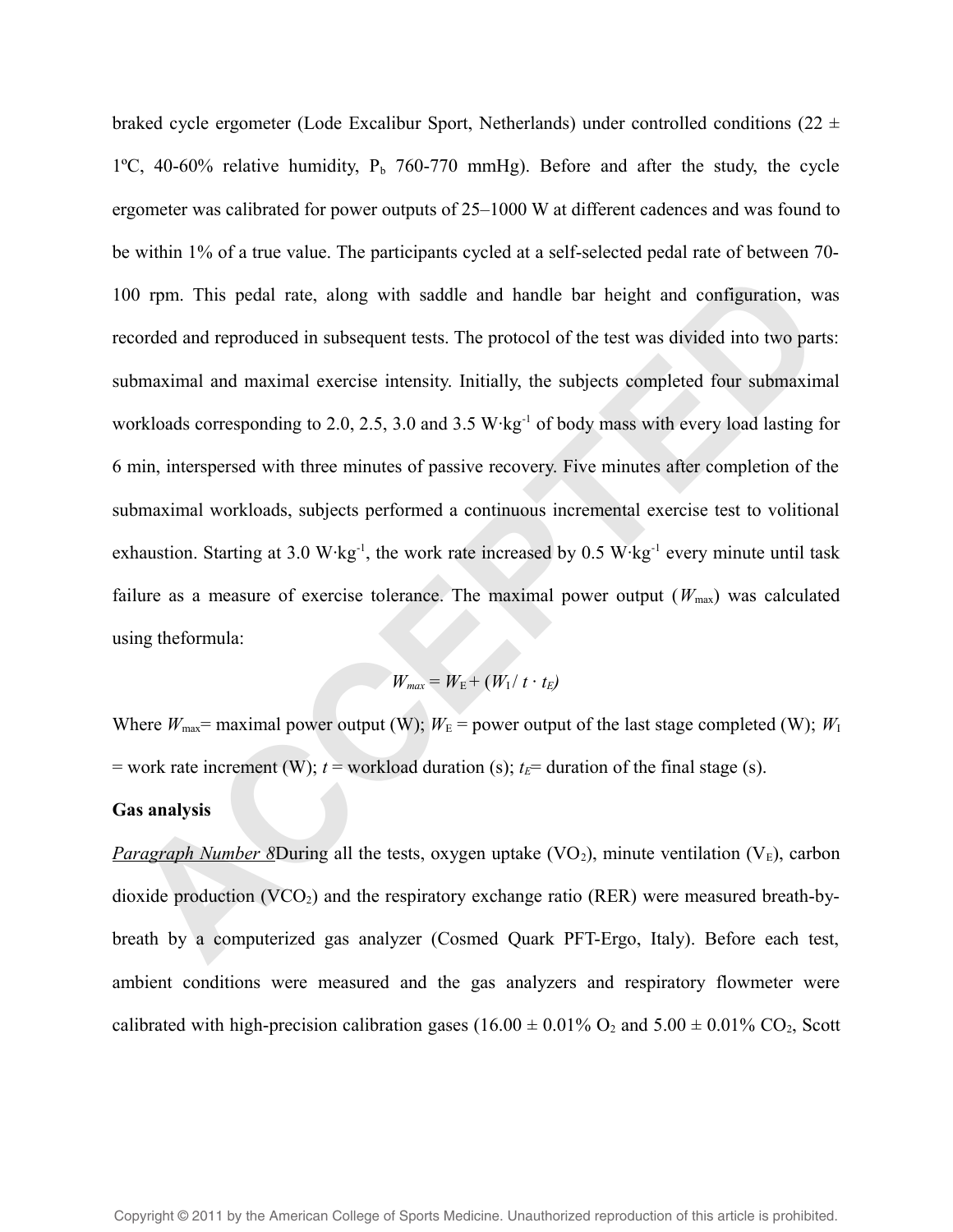Medical Products, USA) and a 3-L calibration syringe (Hans Rudolph, USA), respectively, following the manufacturer's instructions.

#### **Data analysis procedures**

*Paragraph Number 9*Breath-by-breath VO<sub>2</sub> data from submaximal bouts of exercise were initially examined to exclude errant breaths caused by coughing, swallowing, sighing, etc. Values lying more than 4 SDs from the local mean were removed. The first 20 s of data after the onset of exercise (i.e. the phase I, cardiodynamic component) were deleted, and a nonlinear least squares algorithm was used to fit the data thereafter (SigmaPlot 8.0, SPSS Inc., USA). A singleexponential model was used to analyze the oxygen uptake kinetics of four submaximal rates of exercise, as described in the following equation:

$$
VO_2(t) = VO_{2\textrm{baseline}} + A_p[1 - e^{-(t-TDp/Tp)}]
$$

*Paragraph Number 10*Where VO<sub>2</sub> (*t*) represents the absolute VO<sub>2</sub> at a given time; VO<sub>2baseline</sub> represents the mean  $VO_2$  in the baseline period;  $A_p$ ,  $TD_p$  and  $T_p$  represent the amplitude, time delay, and time constant, respectively, describing the phase II (i.e. primary component) increase in  $VO_2$  above baseline.  $VO_2$ <sub>baseline</sub> and end-exercise  $VO_2$  were defined as the mean  $VO_2$  measured over the final 30 s before starting each submaximal workload and over the final 30 s of each submaximal workload, respectively. In addition, the gross efficiency (GE) was calculated as the mean of the data collected in the last 180 s of every submaximal workload in the steady-state with  $RER < 1.0$  using the formula: Itially examined to exclude errant breaths caused by coughing, swallowing, sighing, etc. Valu<br>ing more than 4 SDs from the local mean were removed. The first 20 s of data after the onset<br>ercise (i.e. the phase I, cardiody

GE (%) = Work Rate (W) / Energy Expended  $(J·s<sup>-1</sup>) \cdot 100$ 

The energy expenditure was in turn calculated with the Brouwer equation (7):

Energy expenditure  $(J·s^{-1})$ :  $[(3.869 \cdot VO<sub>2</sub>) + (1.195 \cdot VCO<sub>2</sub>)]$  x  $(4.186 / 60) \cdot 1000$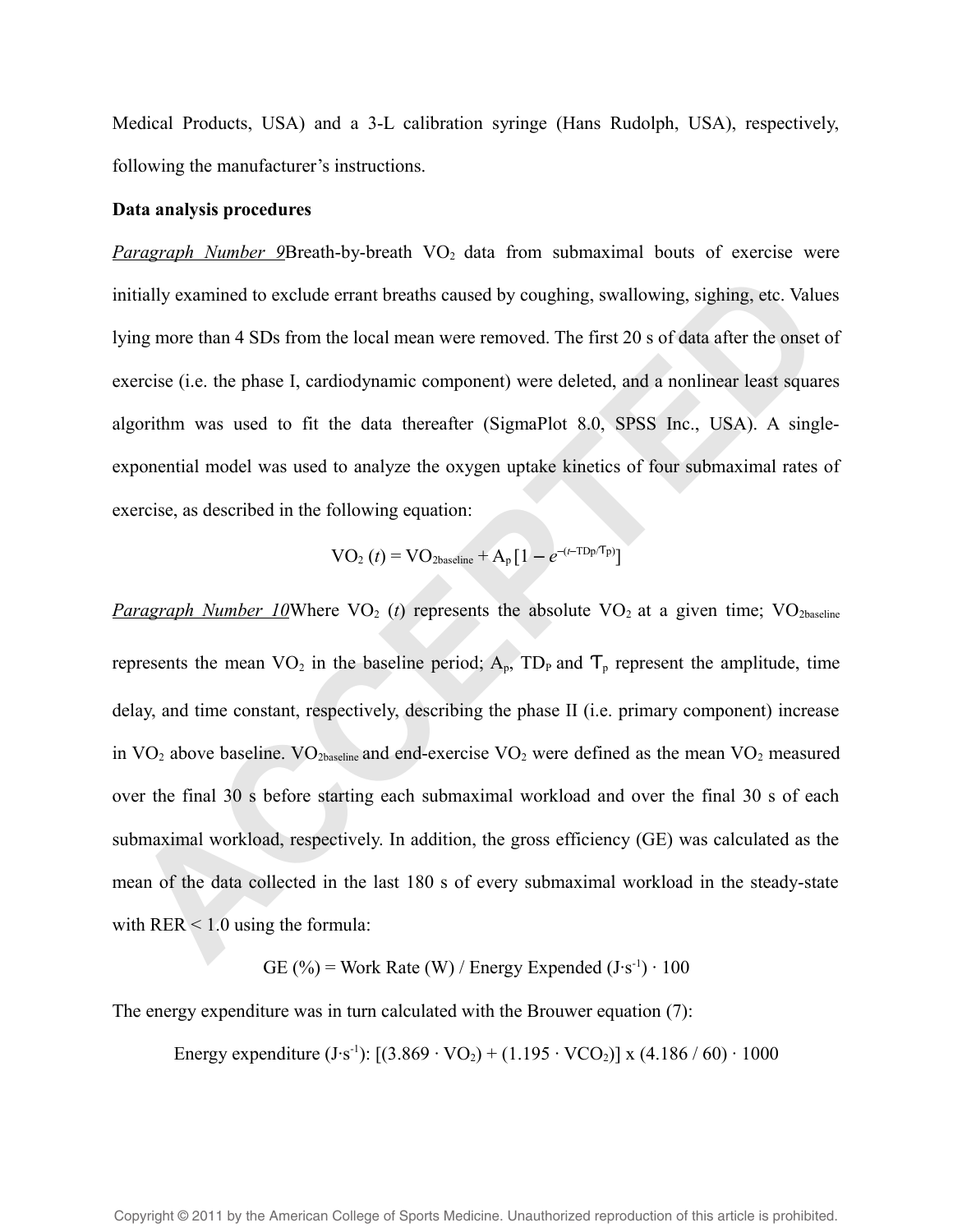*Paragraph Number 11*The VO<sub>2peak</sub> during the incremental test was determined as the mean VO<sub>2</sub> measured over the final 60 s of exercise. To determine the ventilatory threshold (VT) and the respiratory compensation point (RCP), the data were averaged at 30 s intervals and analyzed by two independent reviewers, according to methods described by Wasserman et al (35). Heart rate (HR) was continuously recorded during the test with a portable heart rate monitor and  $HR_{max}$  was defined as the HR at the point of exhaustion (Polar RS800 SD, Finland).

#### **Blood sampling**

*Paragraph Number 12*A small catheter was inserted into an antecubital vein for venous blood sampling. Four blood samples were collected to analyze nitrateand nitrite: 1) during resting conditions; 2) 3 h after supplement or placebo ingestion; 3) in the first minute after the fourth submaximal load; 4) in the first minute after the maximal test. Venous blood was drawn with a 5 mL syringe EDTA and was immediately centrifuged at 1,000 g for 20 min to separate plasma from blood cells. Plasma samples were then centrifuged for 30 min at 14,000 g in 10K filters (Amicon Ultra, Millipore) to remove proteins.The supernatant was recovered and used to measure nitrite and nitrate levels by detecting the liberated NO in a gas-phase chemiluminescence reaction with ozone using a nitric oxide analyzer (NOA 280i, Sievers). IR) was continuously recorded during the test with a portable heart rate monitor and HR<sub>mas</sub> we<br>fined as the HR at the point of exhaustion (Polar RS800 SD, Finland).<br>**Oood sampling**<br>**Coood sampling**<br>**ACCEPTED** and leaded

*Paragraph Number 13*Nitrate levels were determined following an adaptation of the method described by Braman(6). Briefly, the purge vessel was loaded with a saturated  $\text{VCI}_3$  solution in 1M HCl and heated to 90ºC with a current of hot water. To prevent damage to the NOA from the hydrochloric acid vapor, a gas bubbler filled with 1M NaOH was installed between the purge vessel and the NOA. A nitrate standard  $(5 - 200 \mu M)$  was used to calculate the nitrate concentration. Ten microliters of the filtered sample or standard were injected into the purge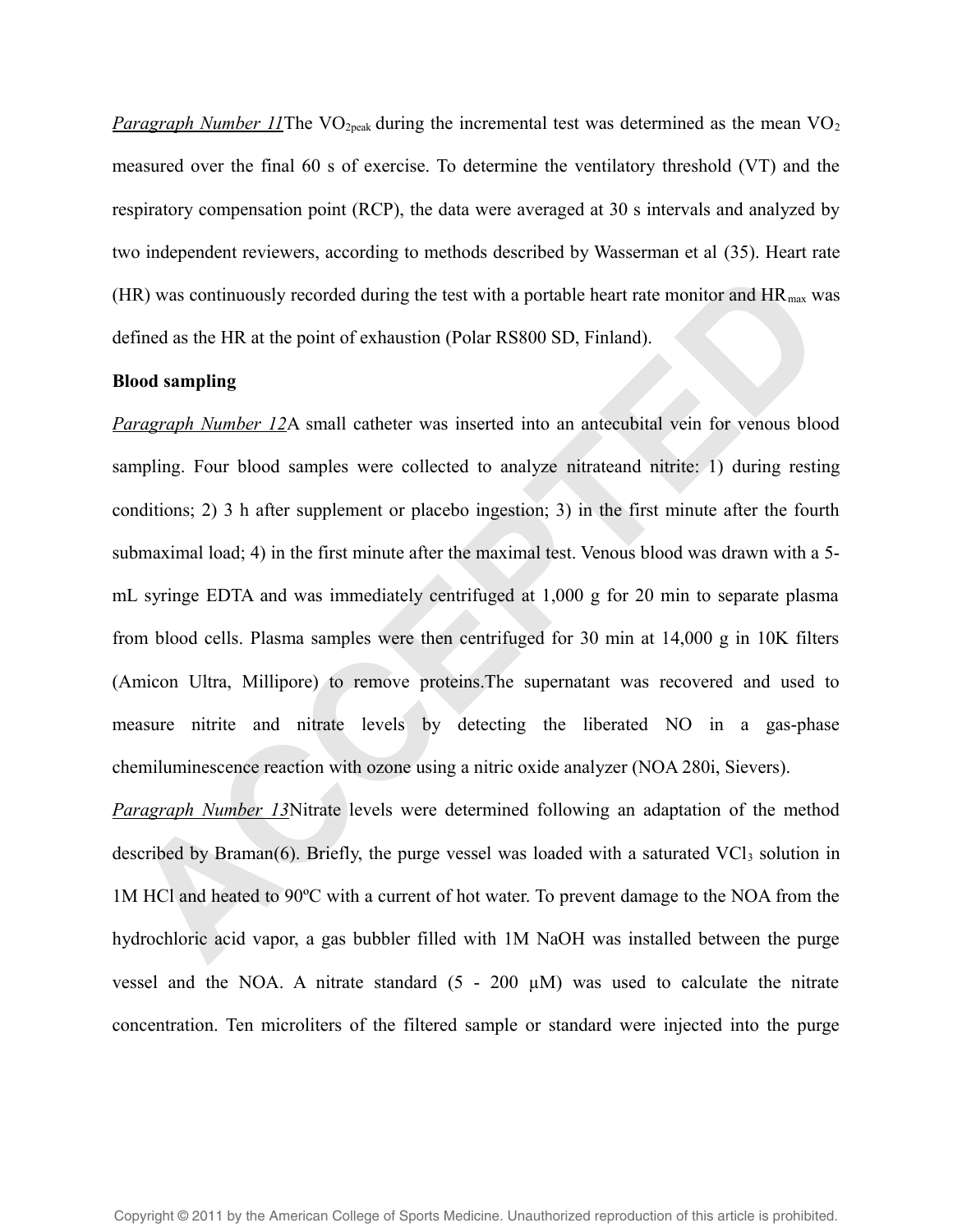vessel and the area under the curve of NO peaks was recorded and processed using NOAnalysis<sup>™</sup> Liquid software v. 3.2 (IONICS, Boulder, CO, USA).

*Paragraph Number 14*Nitrite levels were determined following an adaptation of the method described by Castegnaro(8). Briefly, the purge vessel was loaded with 50 mM KI in glacial acetic acid and 400  $\mu$ L of antifoam. A nitrite standard (0.5 – 10  $\mu$ M) was used to calculate the nitrite concentration. One hundred microliters of the filtered sample or standard were injected into the purge vessel and the area under the curve of NO peaks was recorded and processed using NOAnalysis<sup>™</sup> Liquid software v. 3.2 (IONICS, Boulder, CO, USA).

*Paragraph Number 15*In addition, seven samples of capillary blood (10 µL) were collected from the ear lobe to analyze lactate ([Hla]) using a Lactate Photometer plus DP100 (Diaglobal GmbH, Germany): 1) during resting conditions; 2) in the first minute after each submaximal load, and 3) at three and five minute after the maximal test.

#### **Statistics**

*Paragraph Number 16*Results are expressed as means ± standard error of the mean. A paired *t*test was used to evaluate the differences between the placebo and the nitrategroups, where appropriate. To investigate the influence of time and treatment, the data were treated with twoway analysis of variance (ANOVA) with repeated measures on both time and treatment. The data were assessed to determine the normal distribution, and post-hoc analyses were performed via Tukey's HSD. The significance level was set at  $P < 0.05$ , while a trend was noted when  $P < 0.10$ . **Results** id and 400 µL of antifoam. A nitrite standard  $(0.5 - 10 \mu M)$  was used to calculate the nitrinecentration. One hundred microliters of the filtered sample or standard were injected into the measurementation. One hundred mic

## *Plasma nitrateand nitrite kinetics*

*Paragraph Number 17*The concentrations of nitratewere similar (nitrate:  $30 \pm 12 \mu$ M; placebo:  $28 \pm 10$  µM) prior to intake. Three hours after ingestion, the plasma levels of nitrate had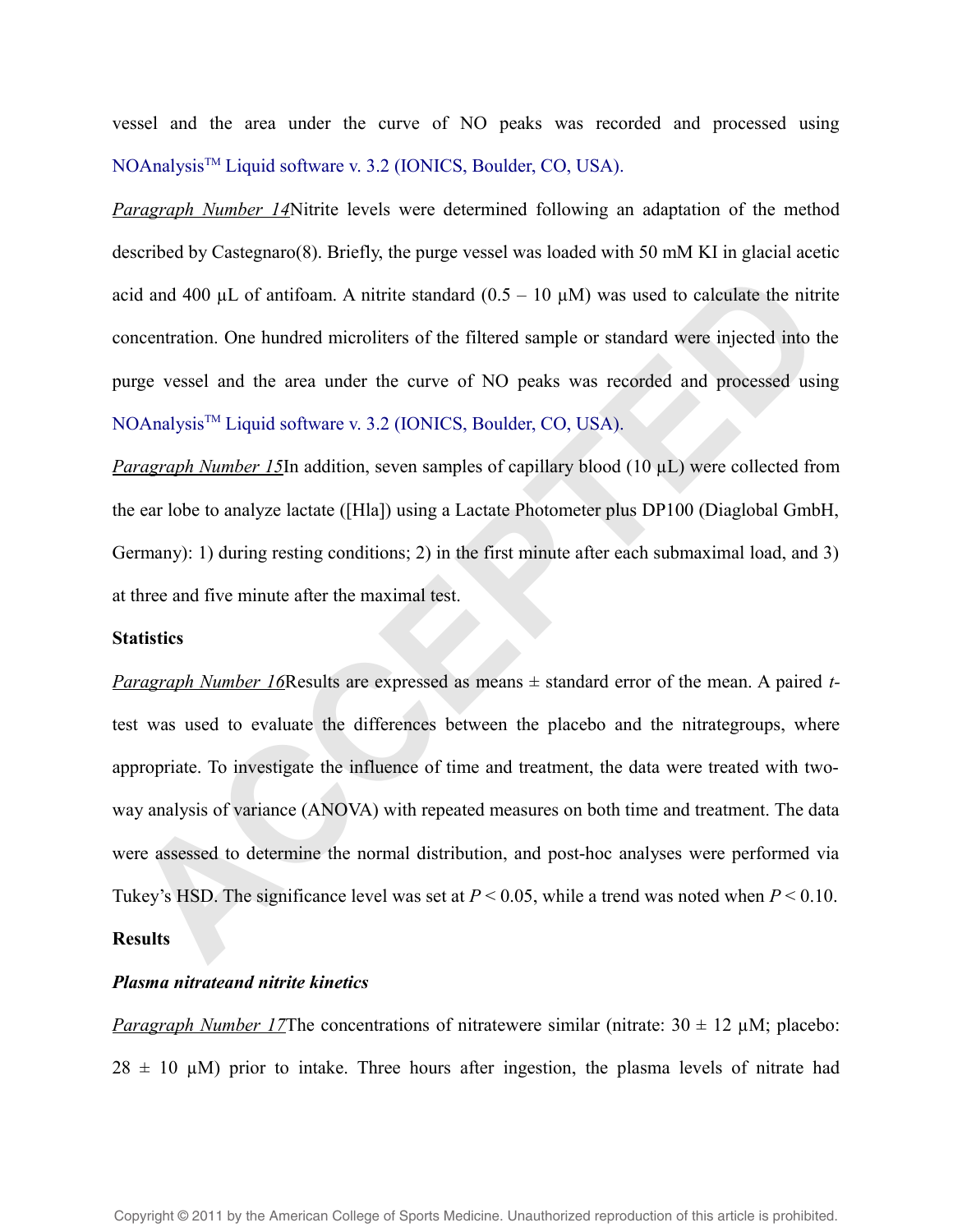increased significantly in the nitrategroup ( $250 \pm 80 \mu$ M; *P*< 0.001), but remained unchanged in the placebo group (29  $\pm$  8  $\mu$ M). The nitrate concentrations in plasma were not affected at any sample point after placebo treatment (Figure 1). After nitrate supplementation, the plasma levels were significantly lower after submaximal (234  $\pm$  82  $\mu$ M; *P* = 0.027) and maximal (237  $\pm$  85  $\mu$ M; *P* = 0.045) exercise compared with the peak value reached 3 h post-supplementation (250  $\pm$  $80 \mu M$ ) (Figure 1).

*Paragraph Number 18*There were no differences between treatments in the levels of nitrite under fasting conditions (nitrate:  $2,005 \pm 158$ ; placebo:  $2,053 \pm 278$  nM). Conversion of nitrate to nitrite was evident from the increased plasma nitrite levels 3 h after nitrate supplementation  $(2,313 \pm 157 \text{ nM}; P = 0.017)$  compared to the placebo  $(1,998 \pm 206 \text{ nM})$ . During nitrate treatment, nitrite levels were significantly lower after maximal exercise  $(2,126 \pm 251 \text{ nM}; P =$ 0.044) than the peak value reached 3 h post-supplementation  $(2,313 \pm 157 \text{ nM})$  (Figure 1). Nitrite also tended to be lower after the placebo treatment and maximal exercise  $(1,916 \pm 168)$ nM) than under fasting conditions  $(2,053 \pm 278 \text{ nM}; P = 0.056)$  (Figure 1). M;  $P = 0.045$ ) exercise compared with the peak value reached 3 h post-supplementation (250  $\mu$ M) (Figure 1).<br> *ACCEPTED*  $\mu$ M) (Figure 1).<br> *ACCEPTED*  $\mu$ M) (Figure 1).<br> *ACCEPTED*  $\mu$ Minions (mitrate: 2,005  $\pm$  158;

#### *Submaximal work parameters*

*Paragraph Number 19*The cardiorespiratory values during the four bouts of exercise after nitrate supplementation and the placebo are shown in Table 1. There were no significant differences between the nitrate and placebo in  $VO<sub>2</sub>$ ,  $VCO<sub>2</sub>$ , VE, RER, HR and Gross Efficiency. In addition, we did not find changes in the time constant and primary amplitude of  $VO<sub>2</sub>$  at any submaximal load (Table 1). The mean work rate was  $147 \pm 11$  W at  $2 \text{ W} \cdot \text{kg}^{-1}$ ,  $183 \pm 14$  W at  $2.5 \text{ W} \cdot \text{kg}^{-1}$ ,  $220 \pm 14$ 17 W at 3 W·kg<sup>-1</sup> and  $257 \pm 20$  W at 3.5 W·kg<sup>-1</sup>. The chosen cadence was  $87 \pm 8$  rpm on the two occasions (nitrate and placebo).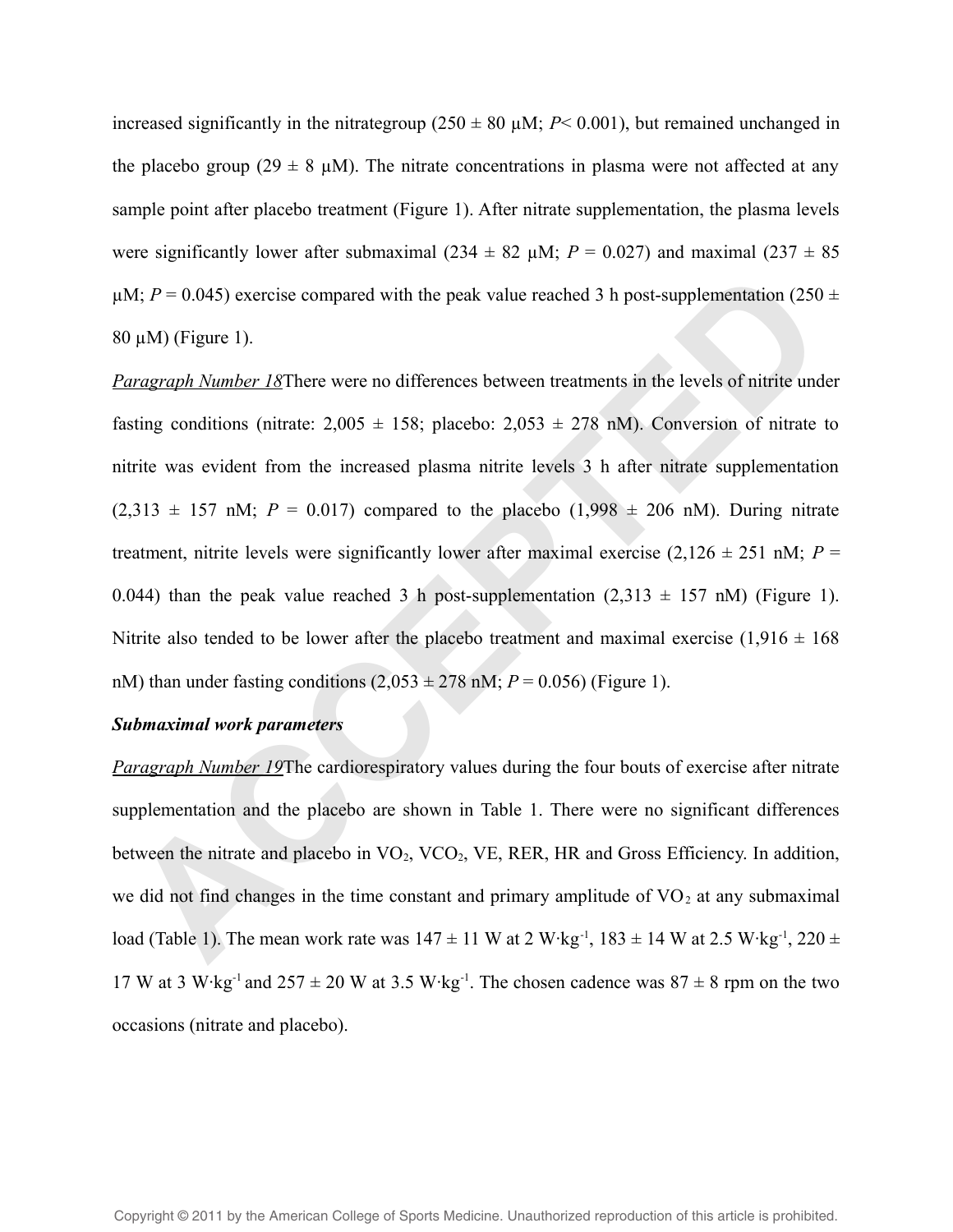#### *Maximal work parameters*

*Paragraph Number 20*After nitratesupplementation, VO<sub>2peak</sub> dropped from 4.82  $\pm$  0.33 to 4.64  $\pm$ 0.35 L·min<sup>-1</sup> ( $P = 0.010$ ) (Table 2). In addition, VO<sub>2</sub> tended to be lower at the respiratory compensation point after nitrate supplementation  $(4.31 \pm 0.28 \text{ L} \cdot \text{min}^{-1})$  than after the placebo  $(4.44 \pm 0.23 \text{ L·min}^{-1}; P = 0.068)$  (Table 2). The ratio between oxygen consumption and power was significantly decreased at the  $VO<sub>2peak</sub>$  level after nitrate ingestion ( $P = 0.031$ ) (Figure 2). Other cardiorespiratory parameters such as heart rate, pulmonary ventilation and carbon dioxide production were unaffected by nitrate supplementation. There was no significant difference in time to exhaustion between treatments (nitrate:  $416 \pm 32$  s; placebo:  $409 \pm 27$  s;  $P = 0.169$ ) at the maximal intensity of exercise. The workload at VO<sub>2peak</sub> was  $416 \pm 29$  W for nitrate and  $410 \pm 28$ W for the placebo  $(P = 0.318)$ . A4 ± 0.23 L-min<sup>-1</sup>;  $P = 0.068$ ) (Table 2). The ratio between oxygen consumption and pow<br>as significantly decreased at the VO<sub>3pets</sub> level after nitrate ingestion ( $P = 0.031$ ) (Figure 2<br>ther cardiorespiratory parameters s

#### *Blood lactate concentration*

*Paragraph Number 21*No differences were found in blood lactate accumulation between conditions at any point of submaximal or maximal exercise intensity (Figure 3).

#### **Discussion**

*Paragraph Number 22*In agreement with our first hypothesis, this research showed that cardiorespiratory adaptation at low to moderate intensities of exercise was not modified by a single administration of nitrate (10 mg·kg-1) in well-trained cyclists. Although our second hypothesis of nitrate-induced enhancement of tolerance to high intensity cycling was not confirmed, we found that the VO<sub>2peak</sub> was significantly reduced without affecting the maximal attainable work, blood lactate or other cardiorespiratory parameters. This was coupled with consumption of plasma nitrite mainly in the nitrate group, which probably indicates a reduction of this anion to NO and other bioactive nitrogen species.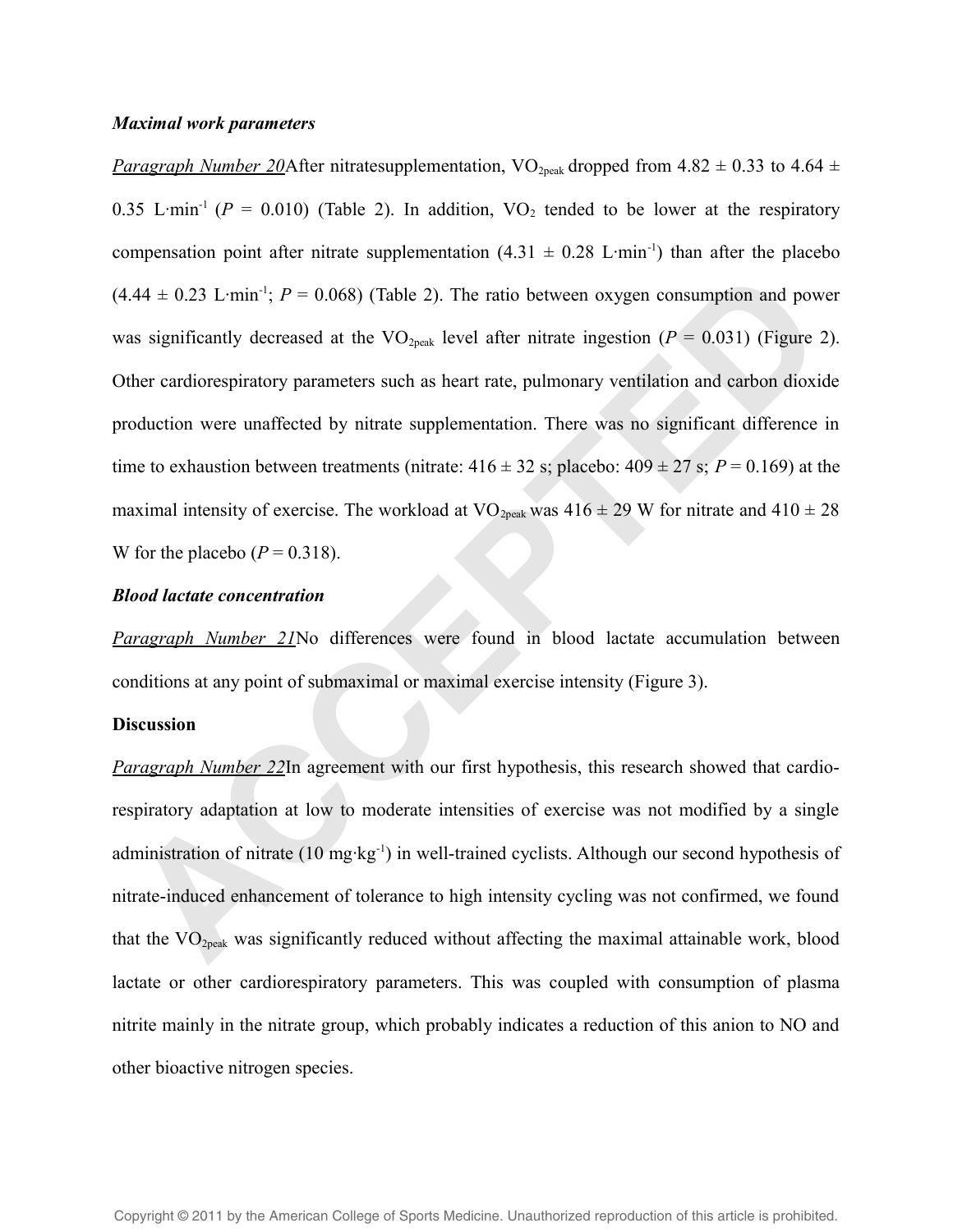#### *Effects of an acute dose of nitrate on blood levels of nitrate and nitrite*

*Paragraph Number 23The levels of plasma nitrate had increased by*  $86.9 \pm 8.4\%$  *(<i>P*< 0.05) 3 h after supplementation compared to the placebo, which is consistent with previous studies (1,2, 15,18,36). Additionally, we found that plasma nitrate was significantly lower after submaximal  $(234 \pm 82 \,\mu\text{M}; P = 0.027)$  and maximal  $(237 \pm 85 \,\mu\text{M}; P = 0.045)$  exercise than its values at 3 h post-supplementation (250  $\pm$  80  $\mu$ M). This fact is difficult to attribute to the effect of exercise alone, as the level of nitratewas no different after the incremental than after submaximal exercise. Previous research showed that nitrateremained stable after exercise (15). One likely explanation for this finding is related to the pharmacokinetics of nitrateafter dietary ingestion. There is evidence that the plasma levels of nitrateincreased rapidly within 30 minutes after nitrate supplementation to peak at 1.5 h (18,36). The half-life of plasma nitrate in humans is approximately 5 h and there is a substantial decrease after 4 h of ingestion (36). In this study, the timing was at the borderline of the nitrate half-life, since athletes completed submaximal and maximal workloads at 3 h and 45 min  $(\pm 10 \text{ min})$  and 4 h and 5 min  $(\pm 14 \text{ min})$ , respectively. Additional studies are needed to pinpoint the exact mechanisms behind this finding. 34 ± 82 µM;  $P = 0.027$ ) and maximal (237 ± 85 µM;  $P = 0.045$ ) exercise than its values at 3<br>st-supplementation (250 ± 80 µM). This fact is difficult to attribute to the effect of exerci-<br>one, as the level of nitratewas no

*Paragraph Number 24*Nitrite takes longer to appear in the circulation than nitrate, peaking between 2.5 to 3 h (36). This delay is due to the enterosalivary circulation of these compounds. The vast majority of absorbed nitrate is ultimately excreted in the urine, but up to 25% of plasma is also excreted in the saliva (22). In the oral cavity, commensal facultative anaerobic bacteria reduce nitrate to nitrite by the action of nitrate reductase enzymes. The nitrite is swallowed and, in the acidic environment of the stomach, it is reduced to NO or reenters the circulation as nitrite (21). As inorganic nitrite is the main precursor of NO and other bioactive nitrogen oxides, we decided on a 3 h period between supplement ingestion and the start of exercise to ensure that the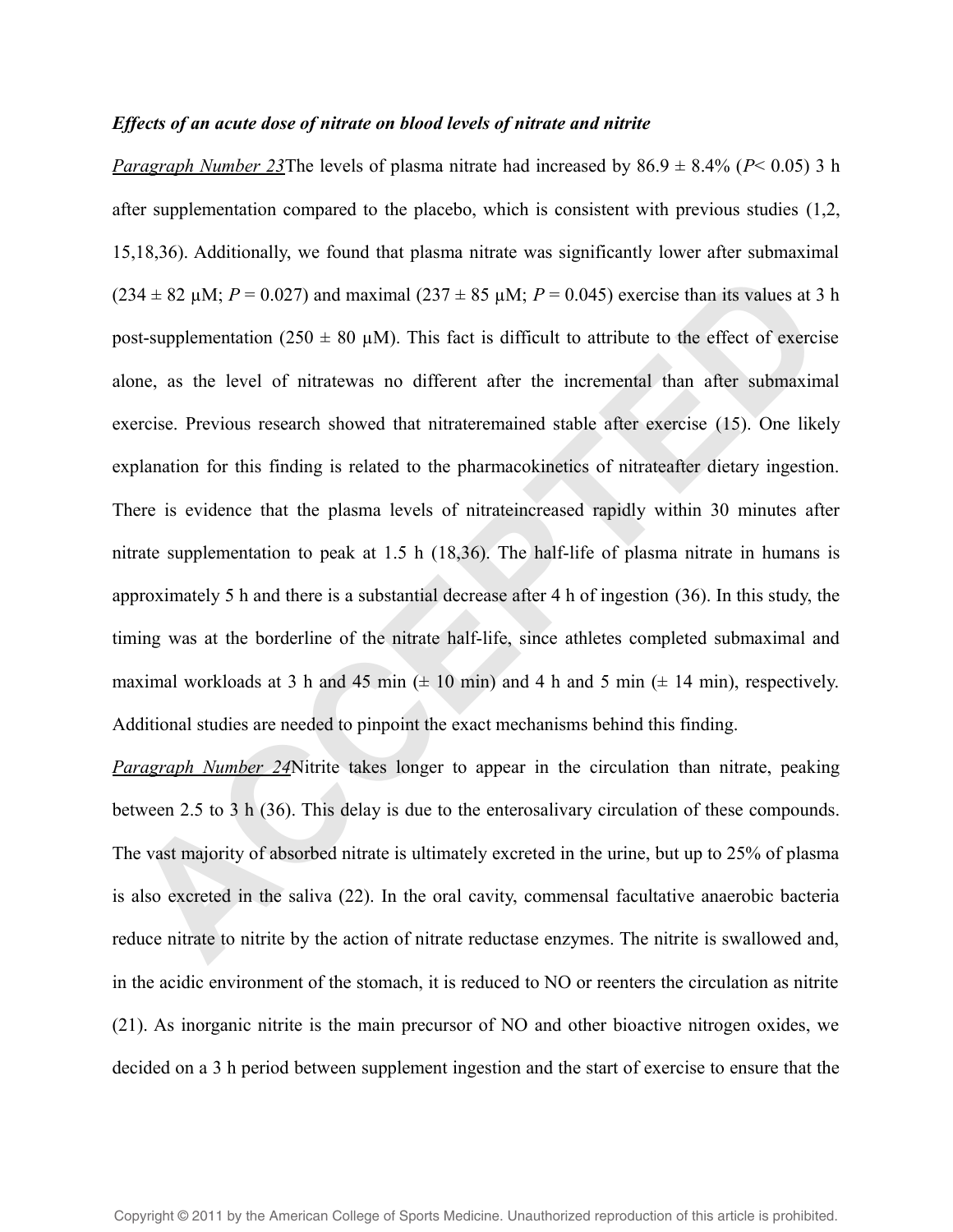nitrite in plasma had peaked. Curiously, basal levels of nitrite in this study were higher than in previous studies of healthy populations (1,15,18,34). These differences may be due to methodological issues or the present subjects' high level of training. Accordingly, Rassaf et al. (25) showed that plasma nitrite is directly proportional to exercise capacity. Another recent study showed higher levels of nitrite in the Tibetan population, as a consequence of adaptation to altitude (11). Interestingly, inhabitants of high altitudes had higher maximal work rates than inhabitants of lower altitudes (11). To sum up, more studies are needed to establish the normal levels of plasma nitritein highly trained athletes.

## *Effects of an acute dose of nitrate on the physiological response to low to moderate exercise*

*Paragraph Number 25*We found no statistical differences in cardiorespiratory adaptation to exercise at low to moderate intensities between the nitrateand placebo groups (Table 1). In contrast, previous studies showed significant improvements in exercise efficiency at low to moderate intensities after dietary nitratesupplementation (1,2,15). The present study design differed from these studies in two main aspects. The first is the duration of the treatment. While previous studies followed several days (between 3 and 6) of nitrate supplementation, we assessed the effect of only one dose before exercise. Interestingly, we showed that an acute dose of sodium nitrateequivalent to 10 mg·kg<sup>-1</sup>, produced a similar increase in plasma nitrate (218  $\pm$  68  $\mu$ M) as a 3-day supplement of sodium nitrate (212  $\pm$  28  $\mu$ M), in which 8.5 mg·kg<sup>-1</sup>·day<sup>-1</sup> were ingested (18). Thus, the difference in  $VO<sub>2</sub>$  response to submaximal exercise between studies is probably not due to the availability of plasma nitrate. The second difference was the characteristics of the subjects analyzed in each study. All previous studies have been carried out in healthy volunteers with a  $VO_{2peak}$  between 45 and 58 mL·kg<sup>-1</sup>·min<sup>-1</sup>(1,2,14,15,18,34). In our study, all subjects were endurance athletes with high VO<sub>2peak</sub> (65.1  $\pm$  6.2 mL·kg<sup>-1</sup>·min<sup>-1</sup>). In this lowed higher levels of nitrite in the Tibetan population, as a consequence of adaptation<br>titude (11). Interestingly, inhabitants of high altitudes had higher maximal work rates tha<br>habitants of lower altitudes (11). To su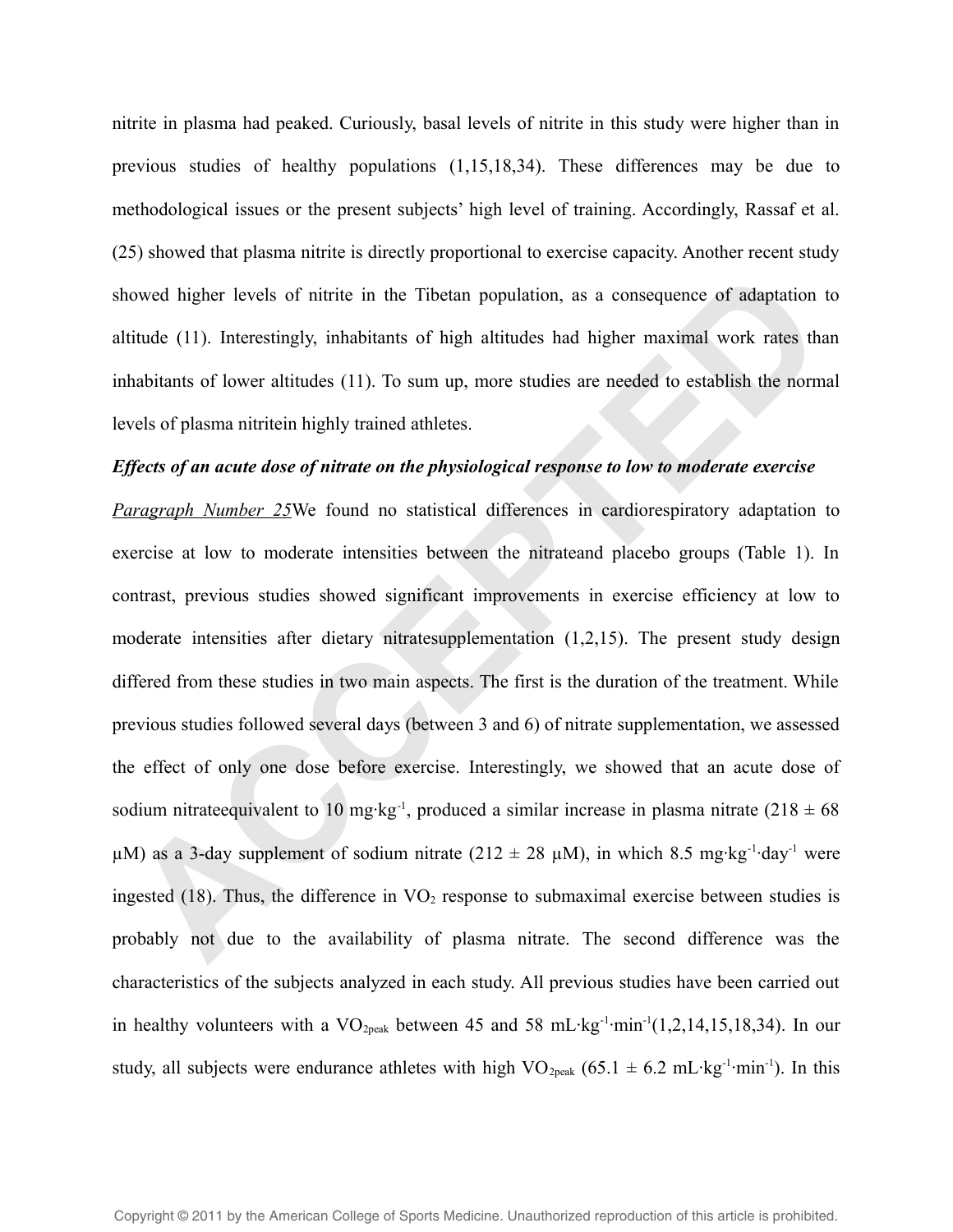regard, training may alter the physiological response to exercise. Mitochondrial volume and aerobic capacity in type II fibers increase greatly in endurance athletes (12). Decreases in submaximal oxygen uptake after endurance training may be due to changes in the working muscle's oxidative capacity and metabolic processes, represented by an increase in the activity of the mitochondrial enzymes (33). Evidence to support this argument is that NO production appears to be a temporary response to chronic exercise that progresses to structural vascular and muscle adaptations (23). Nevertheless, other anatomical, biochemical and biomechanical (pedaling technique) factors, among others, should not be excluded as they may contribute to the improvement of movement efficiency when normal and athletic populations are compared (12). Collectively, the data obtained at this moment suggest that the effects of acute nitrate supplementation at low to moderate intensities of exercisemight be more limited in endurance trained athletes than in moderately trained subjects. e mitochondrial enzymes (33). Evidence to support this argument is that NO production-<br>spears to be a temporary response to chronic exercise that progresses to structural vascular an<br>scale adaptations (23). Nevertheless,

## *Effects of an acute dose of nitrate on the physiological response to maximal exercise*

*Paragraph Number 26*Nitrate supplementation showed atrend towards reducing O<sub>2</sub> cost of exercise when athletes exceeded the RCP point. Differences between nitrate and placebo conditions became significant at maximal intensity of exercise  $(VO_{2peak})$ . Additionally, we found that the mean ratio between  $VO_{2peak}$  and  $W_{peak}$ fell significantly after dietary nitrate ingestion. These findings confirm results reported by two recent studies when moderately trained subjects were supplemented for 3 and 6 days with inorganic nitrate and nitrate-rich beetroot juice, respectively (14,18). However, these surprising reductions in  $VO<sub>2peak</sub>$  and in the ratio of  $VO<sub>2peak</sub>$ and Wpeakwere not linked with impairment of performance. We found that tolerance to exercise measured as time to exhaustion was maintained after nitrate supplementation (nitrate:  $416 \pm 32$  s; placebo:  $409 \pm 27$  s). This physiological change occurred without any effect on other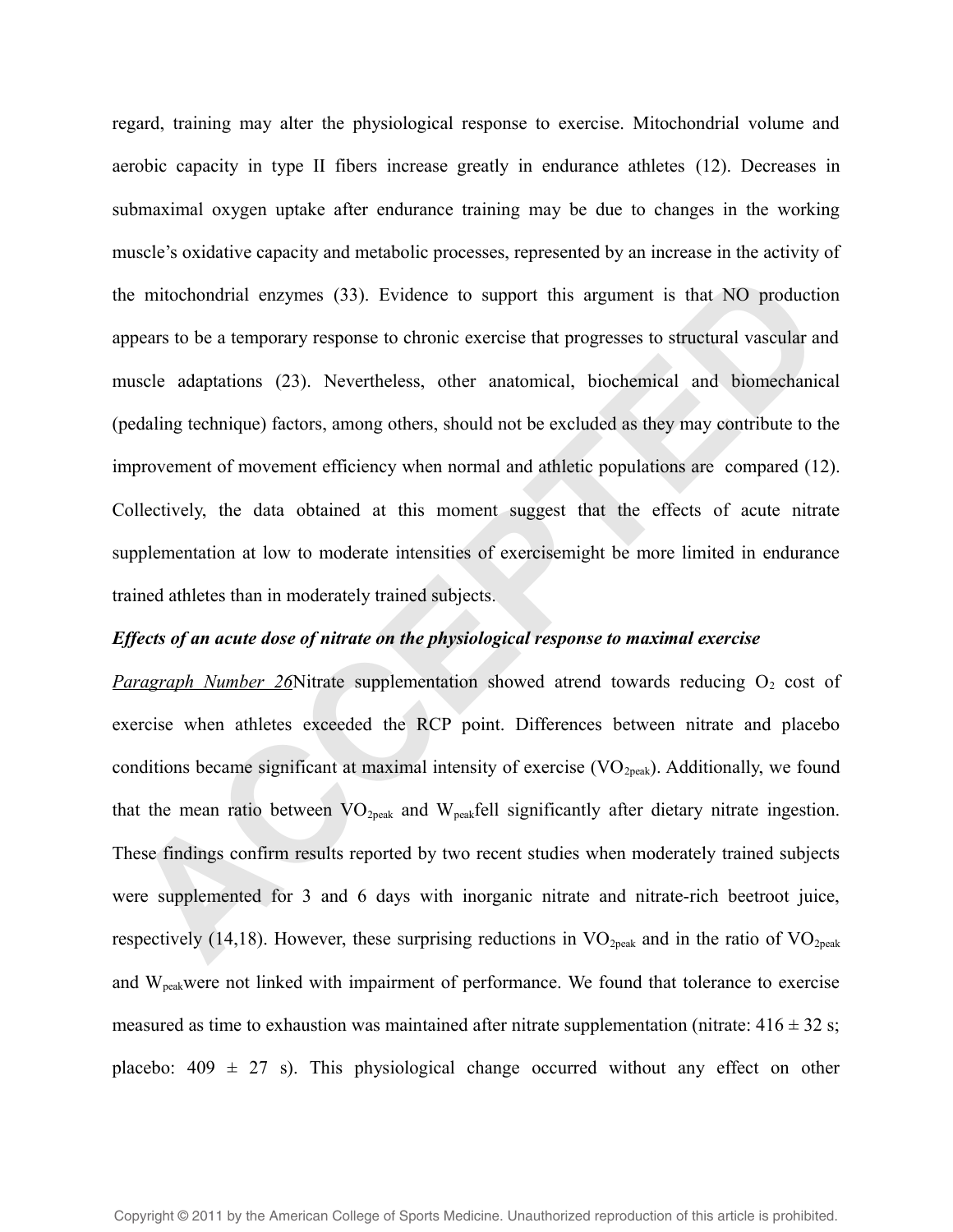cardiorespiratory parameters (HR, VE, VCO<sub>2</sub> and RER), as well as lactate concentrations, which suggests that the reduction in  $VO_{2peak}$ could not be originated from alterations in the energetic cost of cardiorespiratory support processes.

*Paragraph Number 27* However, the mechanistic bases for the reduced VO<sub>2peak</sub> following nitrate ingestion have not been described in full. It is known that the nitrate—nitrite—NO pathway is gradually activated as the oxygen supply is limited and nitrite is converted to NO under hypoxic and acidic conditions (21). Therefore, as maximal intensity of exercise reproduces these physiological conditions, synthesis of NO could be derived by nitrite oxidation. Interestingly,in the current study, when athletes were supplemented with nitrate prior to exercise it was found that plasma nitrite levels decreased significantly just after finishing maximal workload, suggesting activation of nitrate-nitrite-NO pathway (Figure 1). There is evidence that NO donors which evoke small increase in NO improve muscle metabolism, preventing an excess of calcium release and subsequently modulating the ATP cost of force production (26). In addition, it is known that one of the most energetically costly processes during skeletal muscle contraction is sarcoplasmic reticulum calcium pumping, which may account for up to 50% of the total ATP turnover (3). From this viewpoint, a recent study by Bailey et al. (1) found that a decrease in  $O_2$ cost of exercise after dietary nitrate supplementation was related to a reduction in ATP cost of muscle force production. On the other hand, it is widely accepted that NO is involved in the regulation of mitochondrial  $O_2$  consumption. In mitochondria, a reduction in the  $O_2$  cost of ATP resynthesis would require either more protons to be pumped per  $O_2$  molecule reduced or the use of an alternative terminal electron acceptor. Recent studies have shown that demands of mitochondrial oxygen consumption increase*in vitro* when NO donors are added (5) and decrease*in vivo* when the NOS inhibitor L-NAME is added (27). In relation to these findings, an gestion have not been described in full. It is known that the nitrate-nitrite-NO pathway adually activated as the oxygen supply is limited and mitric is converted to NO under hypox d acidic conditions (21). Therefore, as m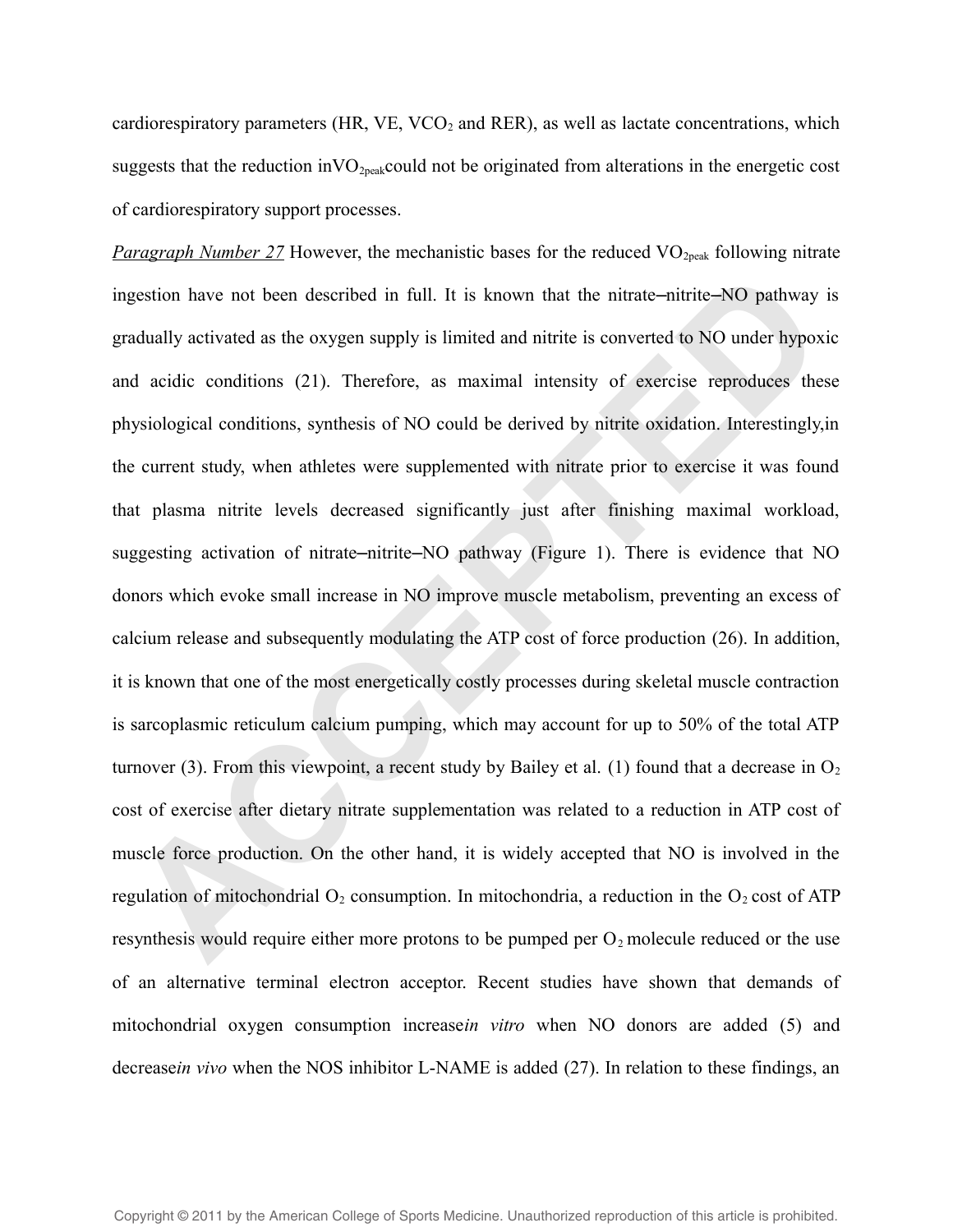interesting study by Larsen et al. (17) indicates that mitochondrial respiration, measured *in vitro* as the amount of oxygen reduced per ATP produced (P/O ratio), is significantly improved after dietary nitrate supplementation in humans. However, all these findings, including the reduction of ATP cost of force production reported by Bailey et al. (1) as well as the improvementin mitochondrial function indicated by Larsen et al. (17) after nitrate supplementation, have been reported only when subjects performed exercise at low to moderate intensity. Currently, it is unclear whether the fall in the  $VO_{2neak}$  found in the current study could be explained by these metabolic mechanisms or whether there are other pathways linked to this intriguing physiological response. Further research is needed to elucidate the mechanistic bases of  $VO<sub>2peak</sub>$ reduction in well-trained athletes after dietary nitrate consumption.

*Paragraph Number 28*In conclusion, acute dietary nitrate administration 3 h before an exercise test increases plasma levels of nitrateand nitrite. In contrast with previous studies carried out in moderate trained subjects, we did not find that nitrate supplementation enhances cardiorespiratory adaptation to exercise at low to moderate exercise intensity. However, we found that the VO2peak was significantly reduced when athletes ingested nitrate. These *in vivo* data were found without any changes in cardiorespiratory and performance parameters, which suggests that nitrate and its reaction products could play an important rolein oxygen consumption at maximal intensity of exercise in well-trained athletes. itiochondrial function indicated by Larsen et al. (17) after nitrate supplementation, have be<br>prorted only when subjects performed exercise at low to moderate intensity. Currently, it<br>clear whether the fall in the VO<sub>rpau</sub>

**Acknowledgements:** This study was funded by the Spanish Ministry of Health [DPS2008- 07033-C03-03] and also by FEDER founds. We would like to thank the athletes for participating in the study. The authors thank to the personal of the Sports Physiology Department and the Research Group, GIRSANE, of the High Performance Center (CAR) of Barcelona, for their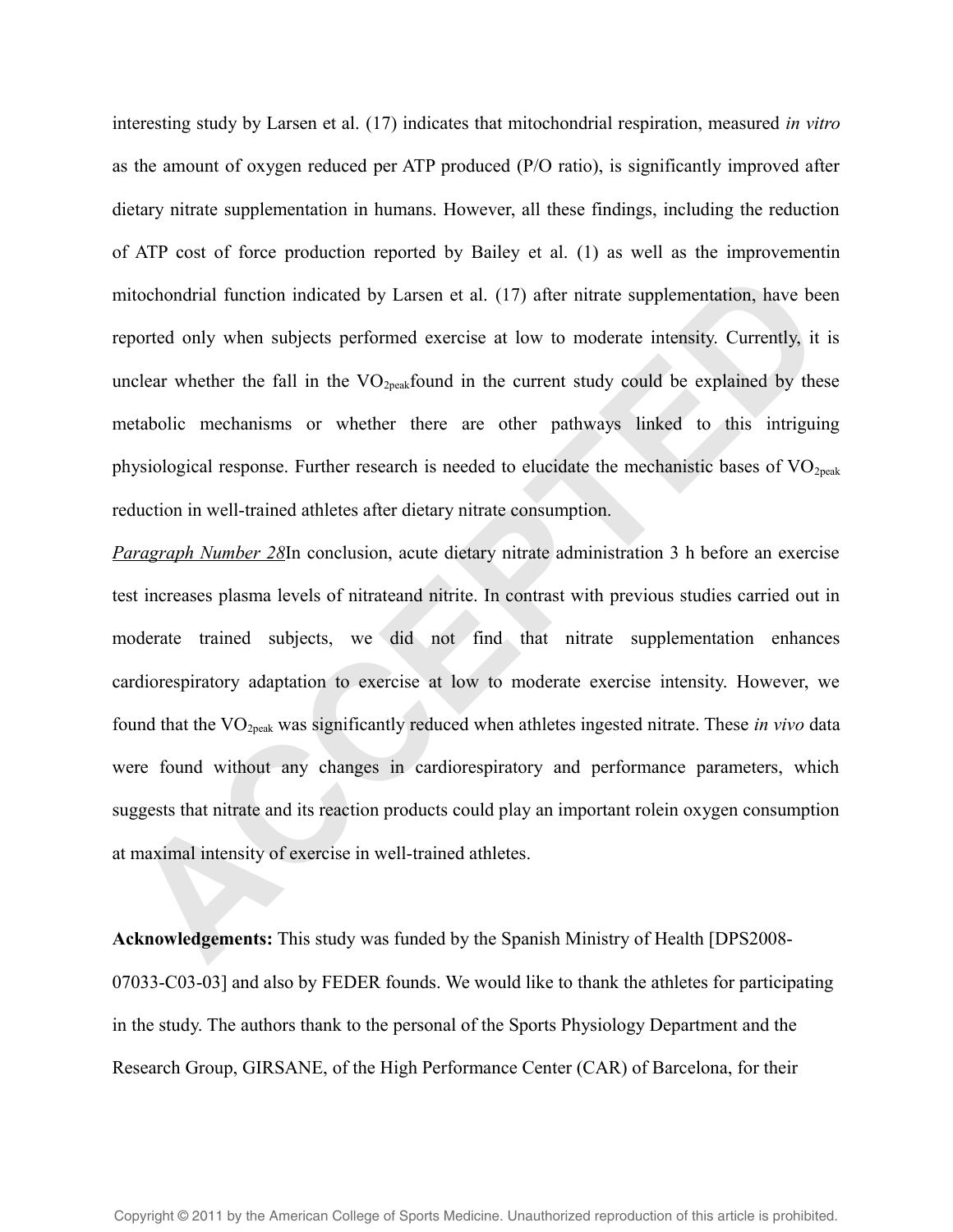technical and experienced support during the study. In addition, we are indebted to Xavier Ábalos, JairoVázquez and Lara Rodríguez for their support in data collection during the study. The results of the present study do not constitute an endorsement by the American College of Sports Medicine.

#### **References**

1. Bailey SJ, Fulford J, Vanhatalo A, et al. Dietary nitrate supplementation enhances muscle contractile efficiency during knee-extensor exercise in humans. *J Appl Physiol.* 2010;109:135- 48.

2. Bailey SJ, Winyard P, Vanhatalo A, et al. Dietary nitrate supplementation reduces the O2 cost of low-intensity exercise and enhances tolerance to high-intensity exercise in humans. *J Appl Physiol.* 2009;107:1144-55 **Example 19 Example 12 Except 10 Alternative Constant Control of the CISEN CONSTRET CONSTRAND CONSTRAND POSTAL DETECT ON USER 15-65-65.<br>
A Bailey SJ, Winyard P, Vanhatalo A, et al. Dietary nitrate supplementation reduces t** 

3. Bergstrom M, Hultman E. Energy cost and fatigue during intermittent electrical stimulation of human skeletal muscle. *J Appl Physiol.* 1988;65:1500-5.

4. Bescós R, Gonzalez-Haro C, Pujol P, et al. Effects of dietary L-Arginine intake on cardiorespiratory and metabolic adaptation in athletes. *Int J Sport Nutr Exerc Metab*. 2009;19: 355-65.

5. Bohuslavs'kyi A, Dmytriieva AV, and Sahach VF. [Effect of nitric oxide on the efficiency of oxygen consumption by the working skeletal muscle in fatigue]. *Fiziol Zh*. 2005;51:33-42.

6. Braman RS, Hendrix SA. Nanogram nitrite and nitrate determination in environmental and biological materials by vanadium (III) reduction with chemiluminescence detection. *Anal Chem.* 1989;61:2715-2718.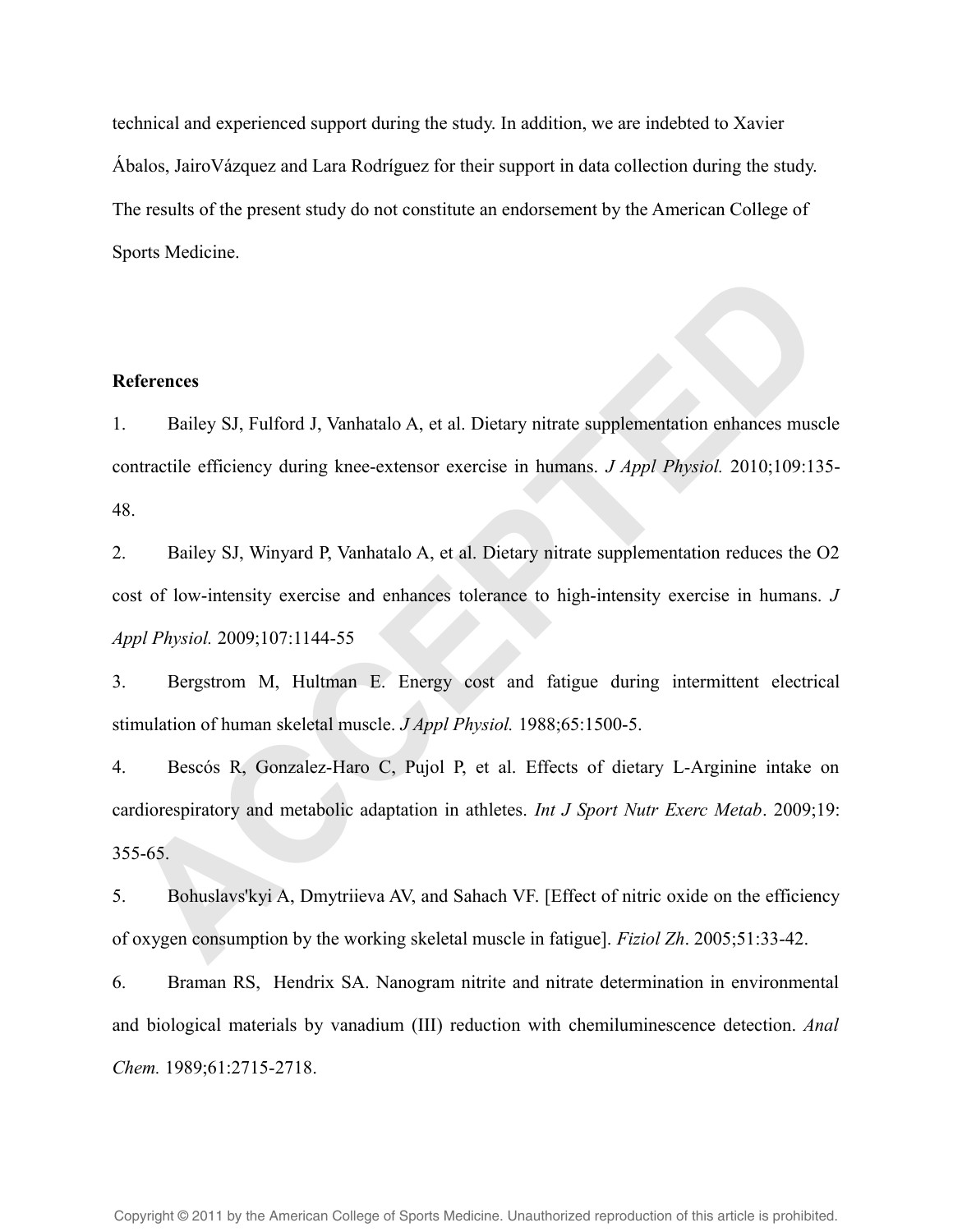7. Brouwer E. On simple formulae for calculating the heat expenditure and the quantities of carbohydrate and fat oxidized in metabolism of men and animals, from gaseous exchange (Oxygen intake and carbonic acid output) and urine-N. *Acta Physiol Pharmacol Neerl.* 1957;6: 795-802.

8. Castegnaro M, Massey RC, Walters CL. The collaborative evaluation of a procedure for the determination of N-nitroso compounds as a group. *Food Addit Contam*. 1987;4: 37-43.

9. Chen S, Kim W, Henning SM, Carpenter CL, Li Z. Arginine and antioxidant supplement on performance in elderly male cyclists: a randomized controlled trial. *J Int Soc Sports Nutr.* 2010;23:7-13.

10. Duncan C, Dougall H, Johnston P, et al. Chemical generation of nitric oxide in the mouth from the enterosalivary circulation of dietary nitrate. *Nat Med*. 1995;1:546-51.

11. Erzurum SC, Ghosh S, Janocha AJ, et al. Higher blood flow and circulating NO products offset high-altitude hypoxia among Tibetans. *Proc Natl Acad Sci.* 2007;104: 17593-17598.

12. Hopker J, Passfield L, Coleman D, et al. The effects of training on gross efficiency in cycling: a review. *Int J Sports Med.* 2009;30:845-50.

13. Koppo K, Taes YE, Pottier A, Boone J, Bouckaert J, Derave W. Dietary arginine supplementation speeds pulmonary VO2 kinetics during cycle exercise. *Med Sci Sports Exerc.* 2009;41:1626-32. Castegnaro M, Massey RC, Walters CL. The collaborative evaluation of a procedure f<br>e determination of N-nitroso compounds as a group. *Food Addit Contam*. 1987;4: 37-43.<br>Chen S, Kim W, Henning SM, Carpenter CL, Li Z. Argin

14. Lansley KE, Winyard PG, Fulford J, Vanhatalo A, Bailey SJ, Blackwell JR, Dimenna FJ, Gilchrist M, Benjamin N, and Jones AM. Dietary nitrate supplementation reduces the O2 cost of walking and running: a placebo-controlled study. *J Appl Physiol.*; in press.

15. Larsen F, Weitzberg E, Lundberg J, Ekblom B. Effects of dietary nitrate on oxygen cost during exercise. *Acta Physiol.* 2007;191:55-66.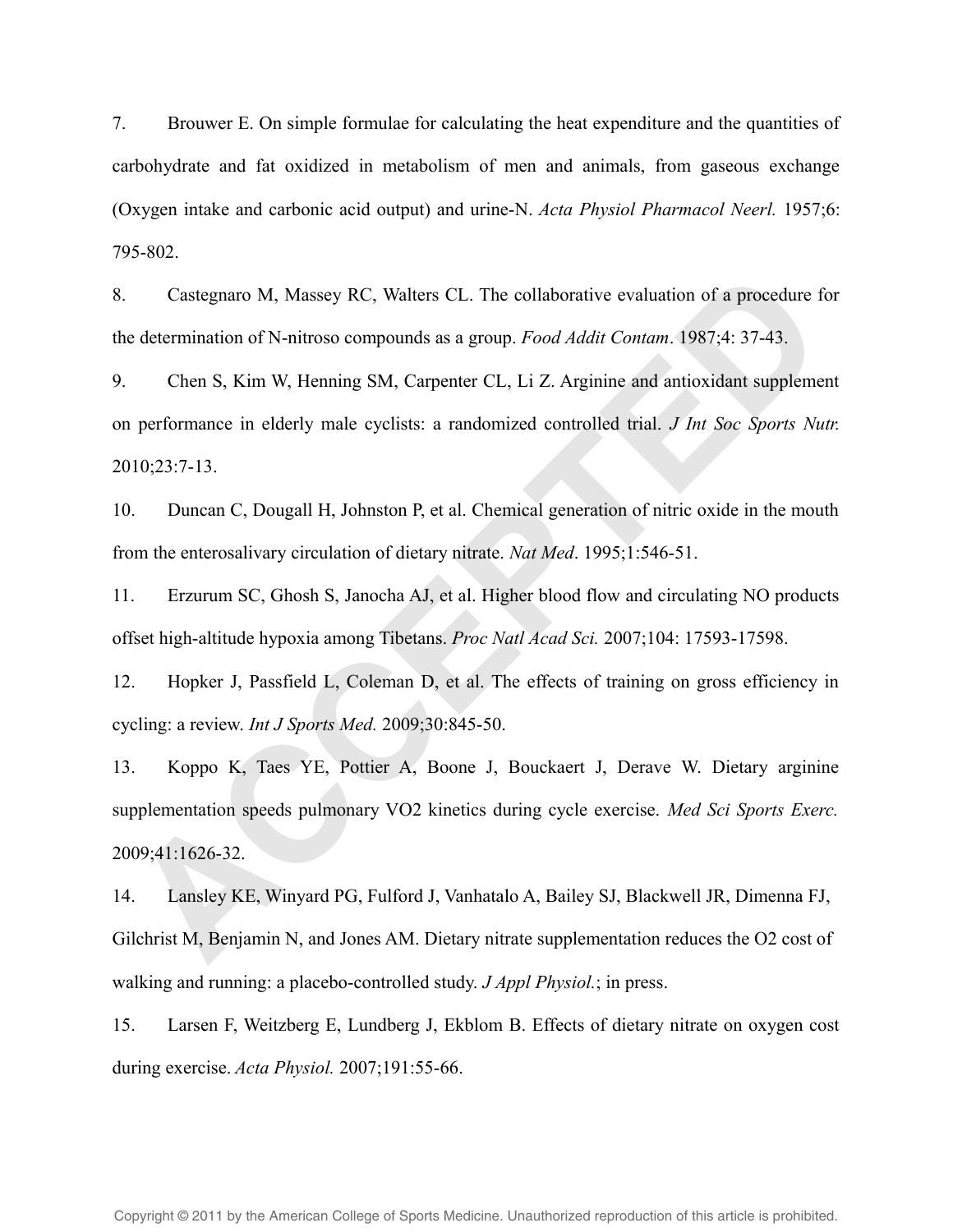16. Larsen FJ, Ekblom B, Sahlin K, Lundberg JO, Weitzberg E. Effects of dietary nitrate on blood pressure in healthy volunteers. *N Engl J Med.* 2006;355: 2792-93.

17. Larsen FJ, Schiffer TA, Borniquel S, Sahlin K, Ekblom B, Lundberg JO, Weitzberg E. Dietary inorganic nitrate improves mitochondrial efficiency in humans. *Cell Metab.* 2011;12(2):149-59.

18. Larsen FJ, Weitzberg E, Lundberg JO, Ekblom B. Dietary nitrate reduces maximal oxygen consumption while maintaining work performance in maximal exercise. *Free Radic Biol Med.* 2010;48:342-47. 11;12(2):149-59.<br> **ACCE 11:2**(2):149-59.<br> **ACCE 12:** Tarsen FJ, Weitzberg F, Lundberg JO, Fkblom B. Dictary nitrate reduces maximized reduces the maximal exercise. *Free Radic Bi*<br> *Ed.* 2010;48:342-47.<br> **ACCE 12:** TH, Wu

19. Liu TH, Wu CL, Chiang CW, Lo YW, Tseng HF, Chang CK. No effect of short-term arginine supplementation on nitric oxide production, metabolism and performance in intermittent exercise in athletes. *J Nutr Biochem.* 2008;20:462-68.

20. Lundberg JO, Giovoni M. Inorganic nitrate is a possible source for systemic generation of nitric oxide. *Free Rad Bio Med.* 2004;37:395-400.

21. Lundberg JO, Weitzberg E, Gladwin M. The nitrate-nitrite-nitric oxide pathway in physiology and therapeutics. *Nat Rev Drug Discov.*2008;7:156-67.

22. Lundberg JO, Weitzberg E, Lundberg JM, Alving K. Intragastric nitric oxide production in humans: measurements in expelled air. *Gut.* 1994;35:1543-46.

23. Maiorana A, O'Driscoll G, Taylor R, Green D. Exercise and the nitric oxide vasodilator system. *Sports Med.* 2003;33:1013-35.

24. McKnight GM, Smith LM, Drummond RS, Duncan CW, Golden M, Benjamin N. Chemical synthesis of nitric oxide in the stomach from dietary nitrate in humans. *Gut.* 1997;40: 211-14.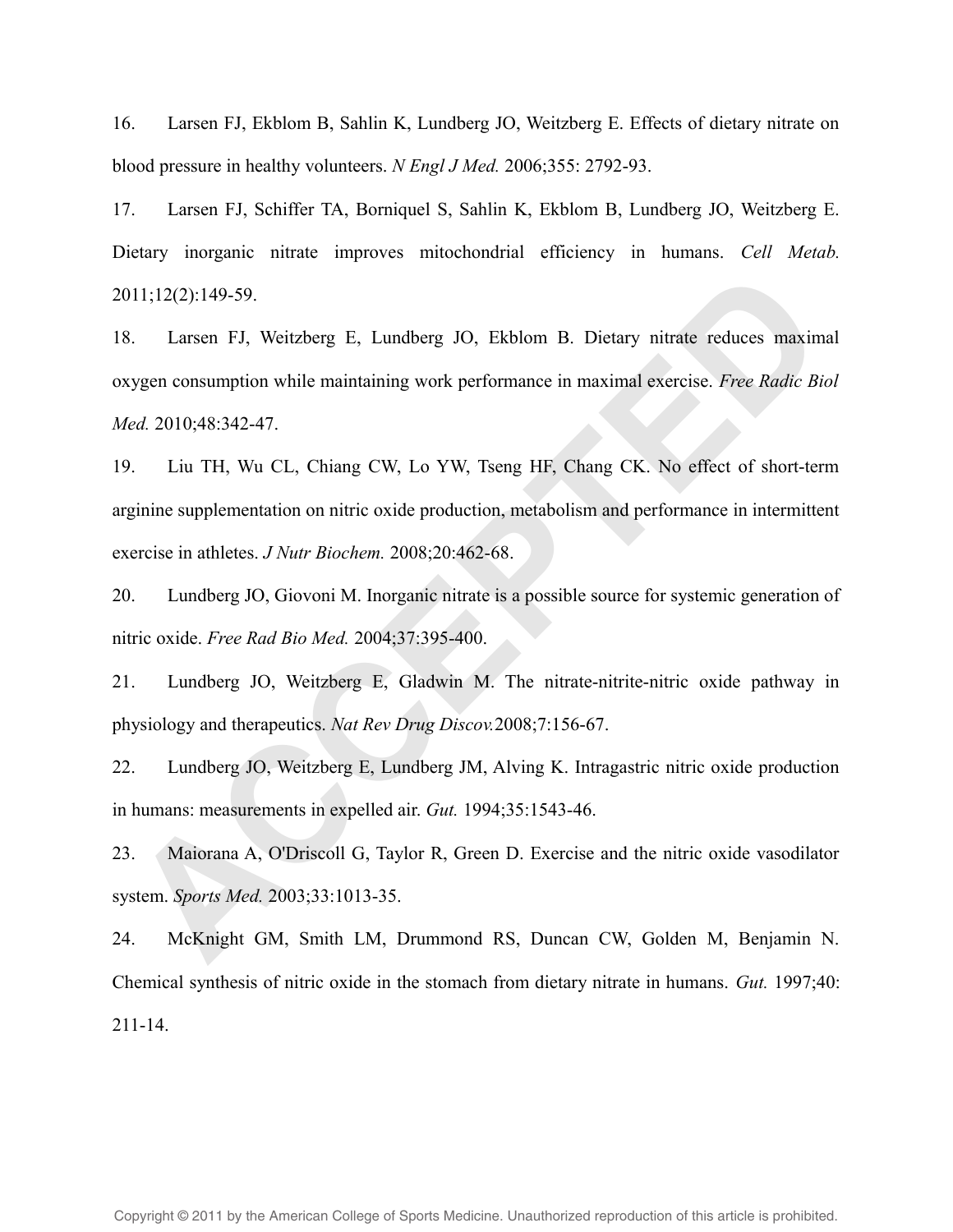25. Rassaf T, Lauer T, Heiss C, et al. Nitric oxide synthase-derived plasma nitrite predicts exercise capacity. *Br J Sports Med.* 2007;41:669-73.

26. Reid MB. Role of nitric oxide in skeletal muscle: synthesis, distribution and functional importance. *Acta Physiol Scand.* 1998;162:401-09.

27. Shen W, Xu X, Ochoa M, Zhao G, Wolin MS, Hintze TH. Role of nitric oxide in the regulation of oxygen consumption in conscious dogs. *Circ Res.*1994;75:1086-95.

28. Shiva S, Sack MN, Greer JJ, et al. Nitrite augments tolerance to ischemia/reperfusion injury via the modulation of mitochondrial electron transfer. *J Exp Med.* 2007;204: 2089-2102.

29. Sureda A, Cordova A, Ferrer MD, Perez G, Tur JA, and Pons A. L-Citrulline-malate influence over branched chain amino acid utilization during exercise. *Eur J Appl Physiol.* 2010;110:341-51. 7. Shen W, Xu X, Ochoa M, Zhao G, Wolin MS, Hintze TH. Role of nitric oxide in the gulation of oxygen consumption in conscious dogs. *Circ Res.* 1994;75:1086-95.<br>
ACCEPTE Shiva S, Sack MN, Greer JJ, et al. Nitrite augments

30. Sureda A, Cordova A, Ferrer MD, Tauler P, Perez G, Tur JA, and Pons A. Effects of Lcitrulline oral supplementation on polymorphonuclear neutrophils oxidative burst and nitric oxide production after exercise. *Free Radic Res.* 2009;43:828-835.

31. Sureda A, Tauler P, Aguiló A, Fuentespina E, Córdova A, Tur JA, and Pons A. Blood cell NO synthesis in response to exercise. *Nitric Oxide.*2006;15:5-12.

32. Tannenbaum SR, Weisman M, Fett D. The effect of nitrate intake on nitrite formation in human saliva. *Food Cosmet Toxicol*. 1976;14:549-52.

33. Tonkonogi M, Sahlin K. Physical exercise and mitochondrial function in human skeletal muscle. *Exerc Sport Sci Rev*. 2002;30:129-37.

34. Vanhatalo A, Bailey SJ, Blackwell JR, et al. Acute and chronic effects of dietary nitrate supplementation on blood pressure and the physiological responses to moderate-intensity and incremental exercise. *Am J Physiol Regul Integr Comp Physiol*.2010; 299; 1121-31.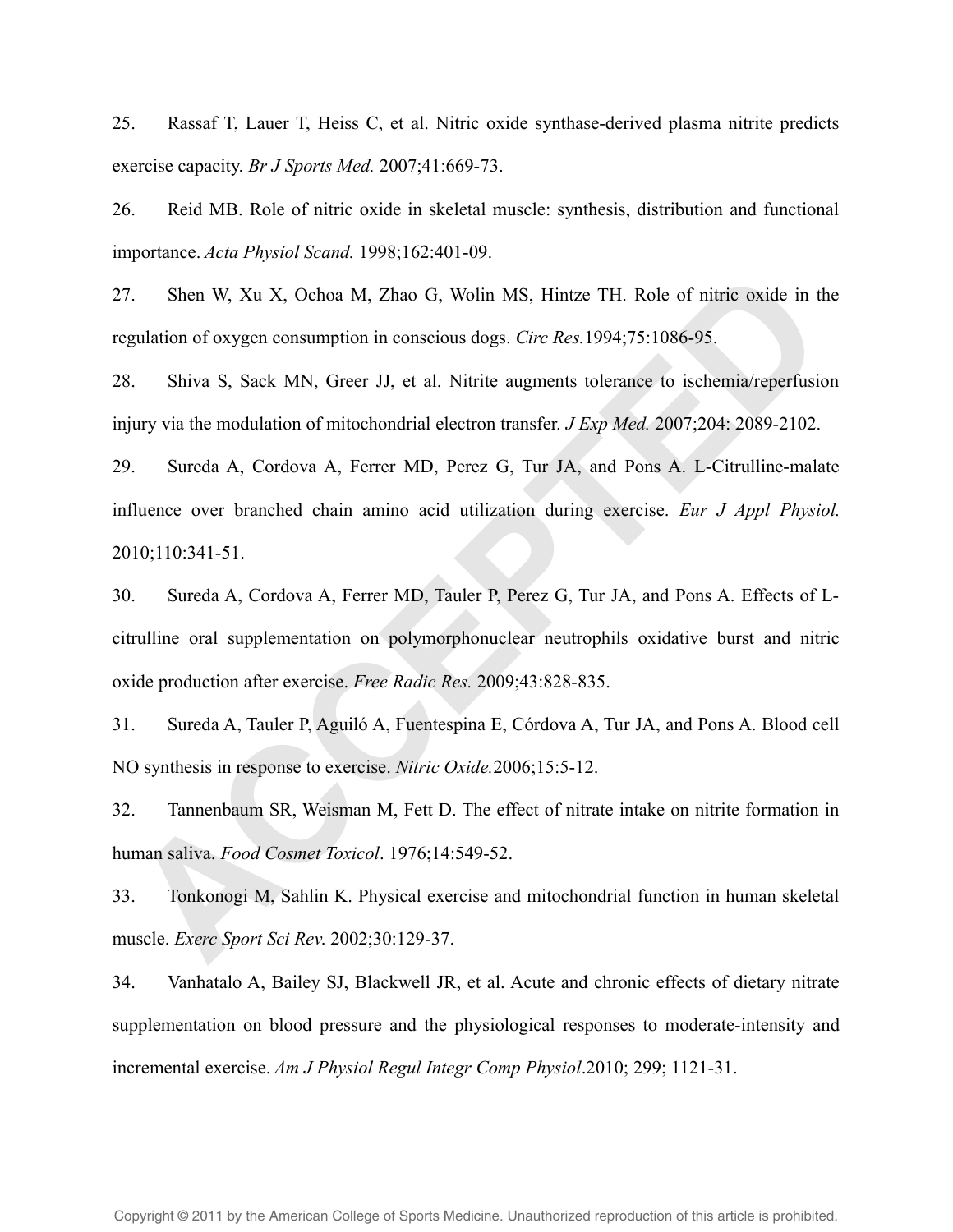35. Wasserman K, Hansen JE, Sue DY, Stringer WW, Whipp BJ. *Principles of exercise testing and interpretation*. 4<sup>th</sup> ed. Philadelphia (USA): Lippincott Williams & Wilkins; 2004;32-48.

36. Webb AJ, Loukogeorgakis S, Okorie M, et al. Acute blood pressure lowering, vasoprotective, and antiplatelet properties of dietary nitrate via bioconversion to nitrite. *Hypertension*. 2008;51:784-90. soprotective, and antiplatelet properties of dietary nitrate via bioconversion to nitrity<br>previewsion. 2008;51:784-90.<br> **ACCEPTED**<br> **ACCEPTED**<br> **ACCEPTED**<br> **ACCEPTED**<br> **ACCEPTED**<br> **ACCEPTED**<br> **ACCEPTED**<br> **ACCEPTED**<br> **ACC** 

### **Legends**

**Figure 1.** Plasma nitrate and nitrite change (∆) relative to pre-supplementation baseline in plasma  $(n=11)$ .

\* Statistical significance between nitrate and placebo (*P*< 0.05).

# Statistical significance in nitrate levels between 3 h post-supplementation and after submaximal and maximal workloads of exercise (*P*< 0.05).

‡ Statistical tendency in placebo condition between nitrite levels at 3 h and after maximal test of exercise  $(P< 0.10)$ 

**Figure 2.**Rate between oxygen consumption and power at ventilatory threshold (VT), at respiratory compensation point (RCP) and at peak of oxygen consumption (VO<sub>2peak</sub>) (n= 11).

\* Statistical significance between nitrate and placebo (*P*< 0.05).

**Figure 3.** Plasma lactate concentration at rest conditions, after every submaximal workloads equivalents to 2.0, 2.5, 3.0 and 3.5 W·kg<sup>-1</sup>, and at three and five minutes after maximal exercise in both conditions (nitrate and placebo).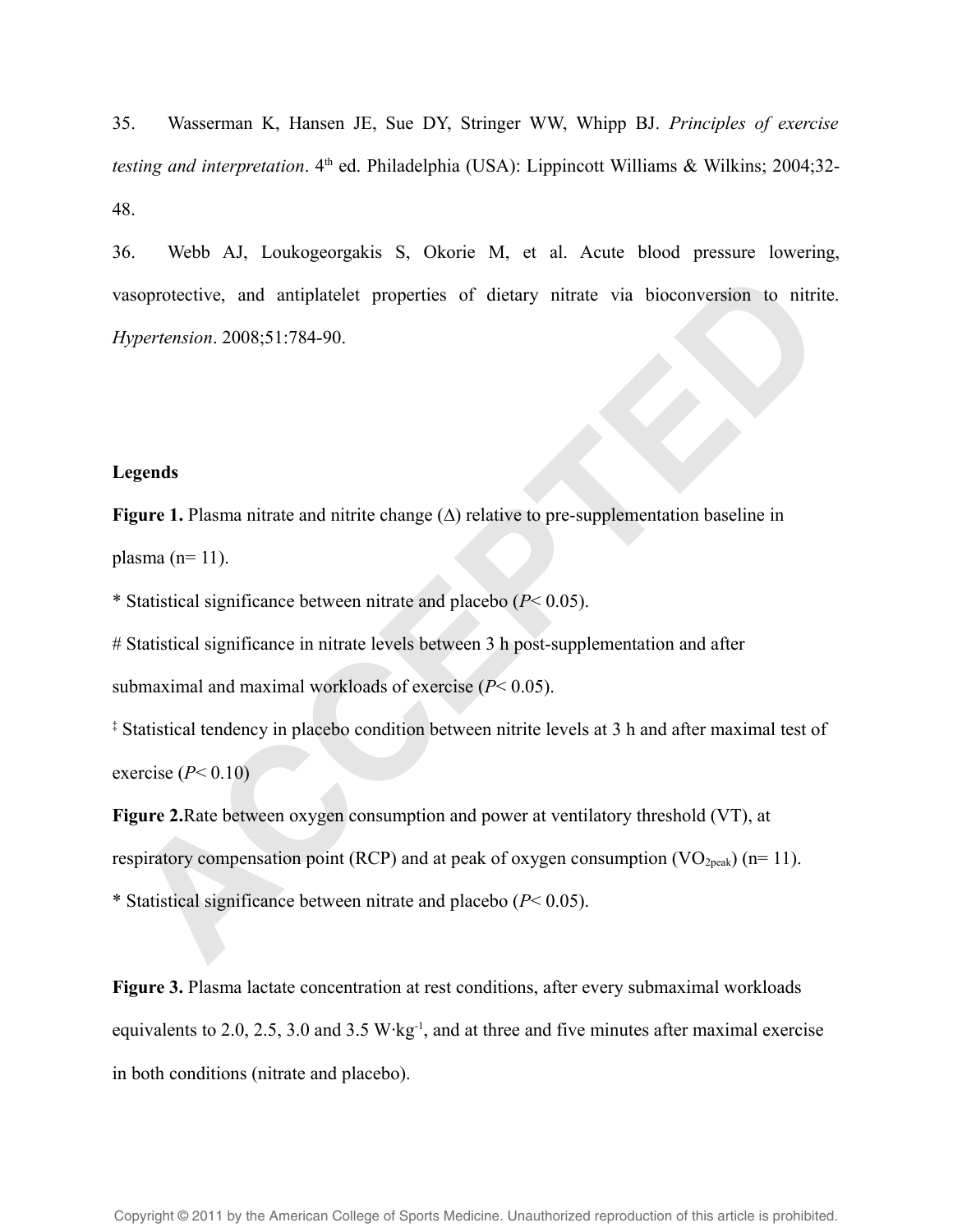Figure 1



Copyright © 2011 by the American College of Sports Medicine. Unauthorized reproduction of this article is prohibited.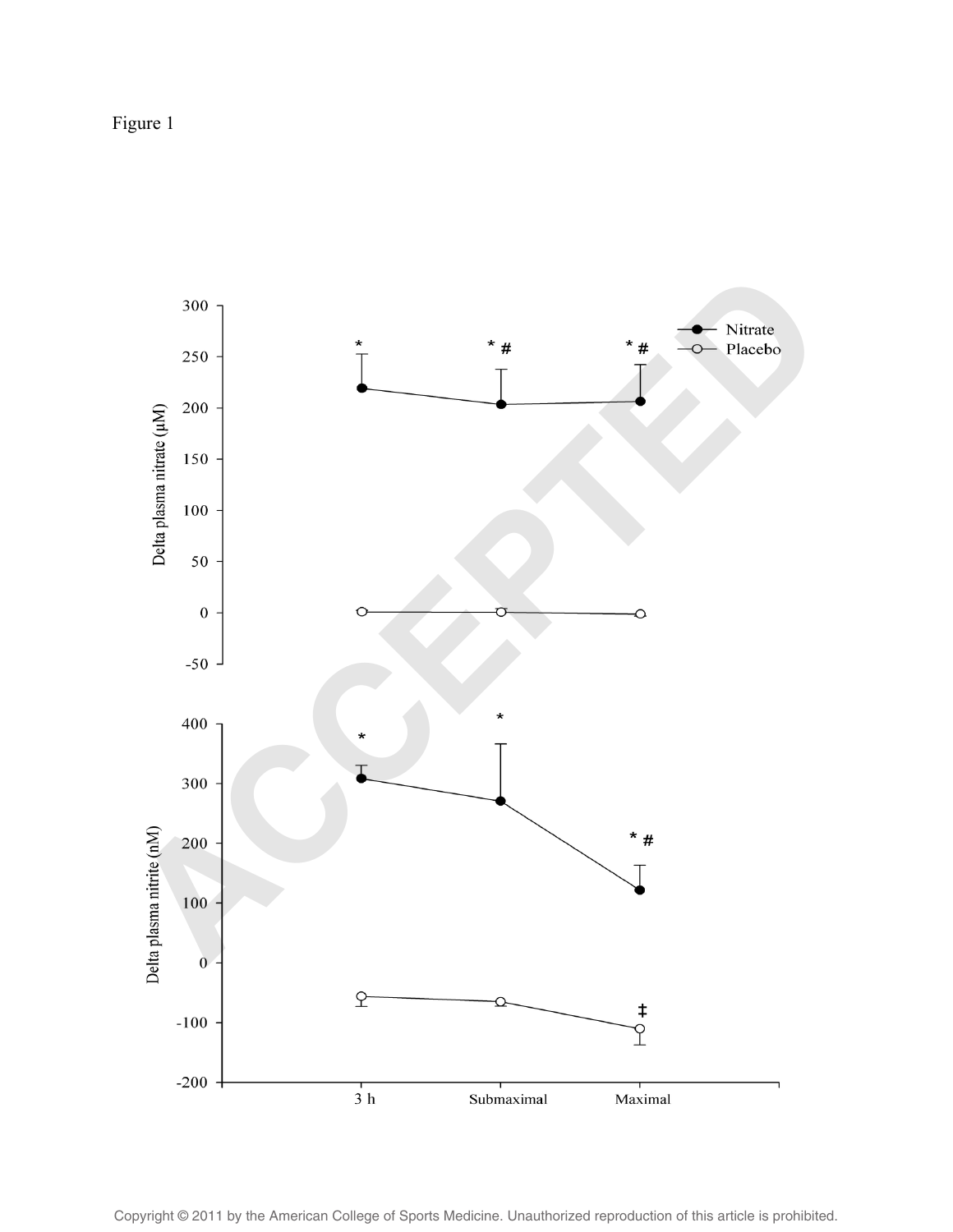Figure 2

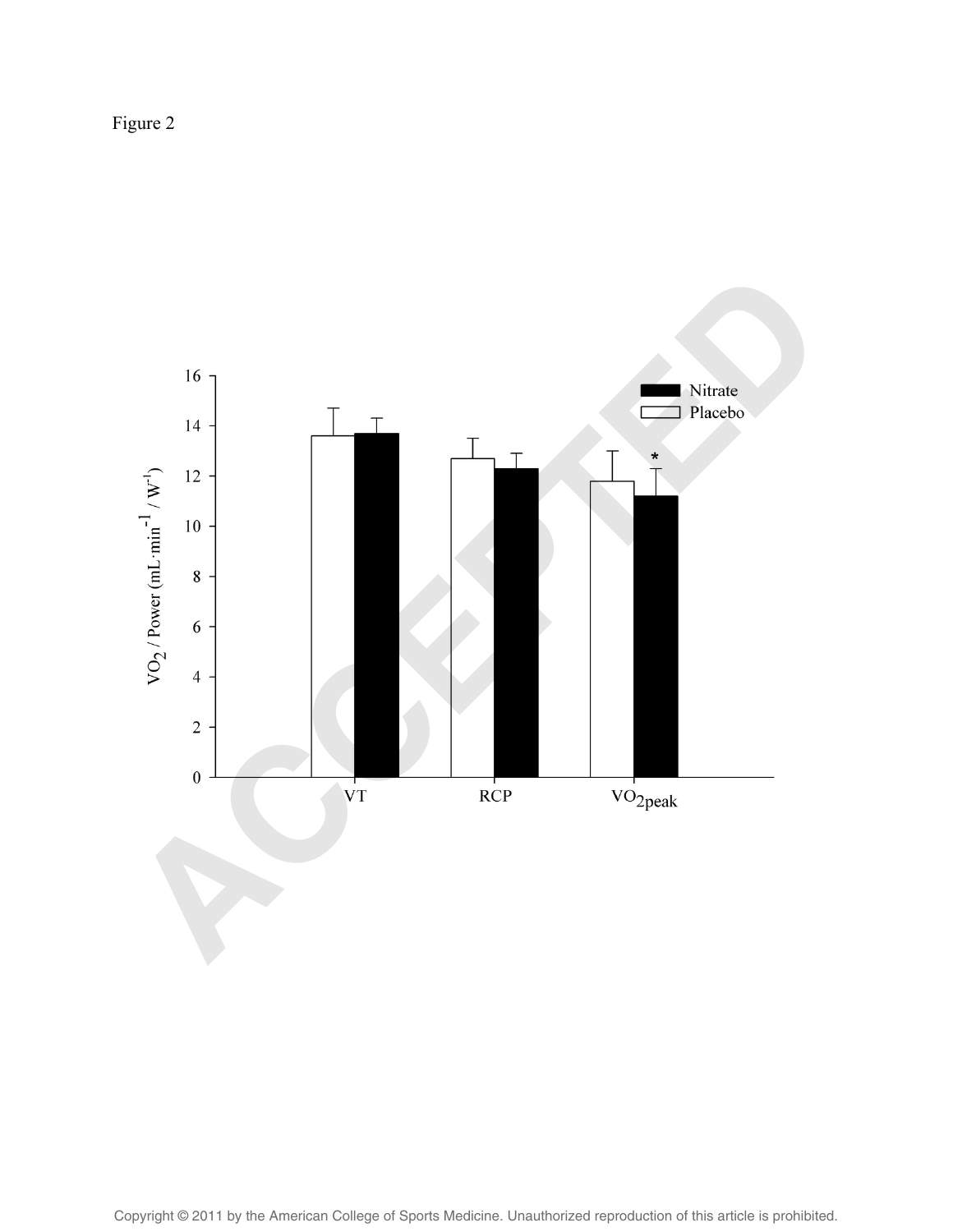Figure 3

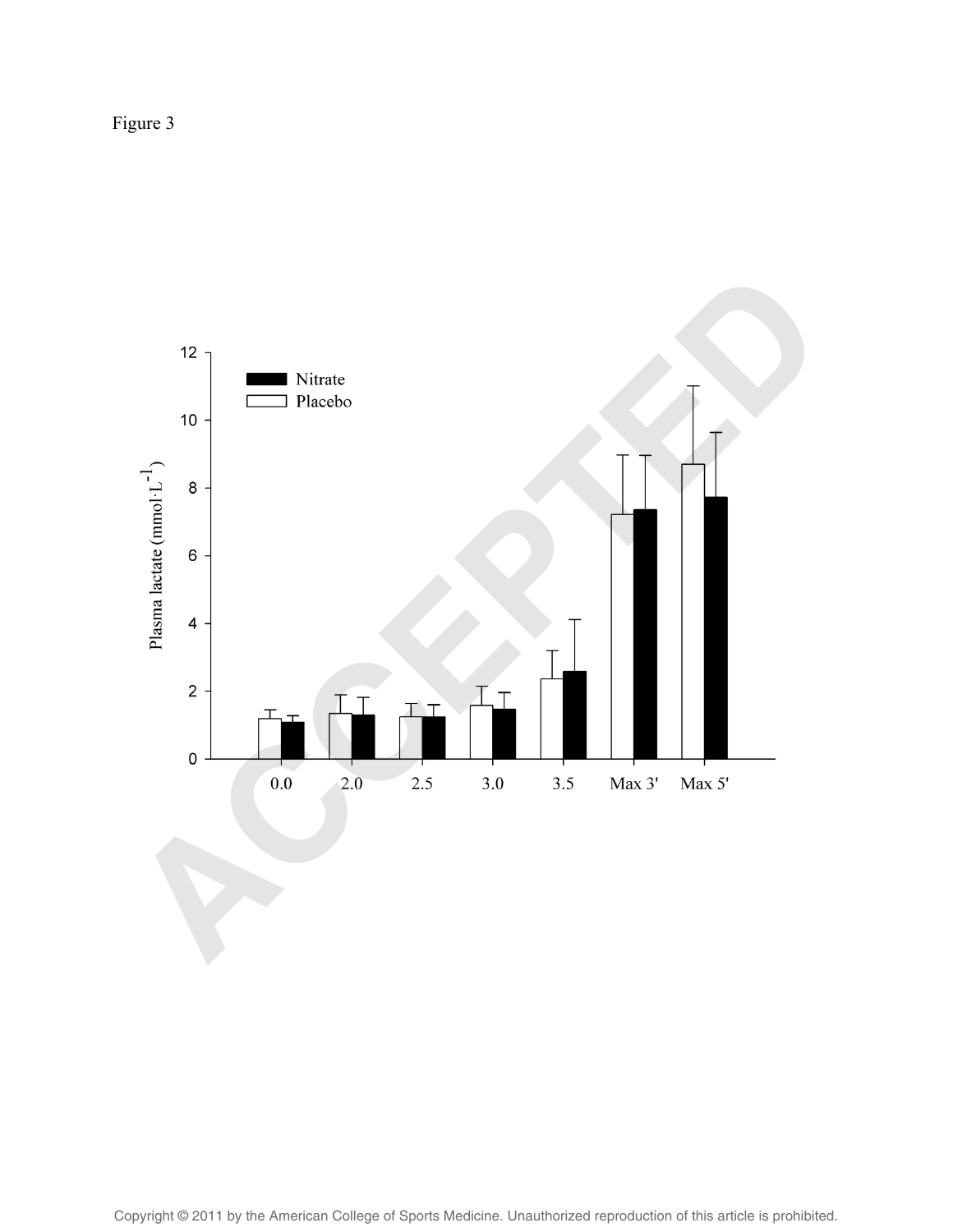| Load                                     | $2.0 W kg^{-1}$ |                 | $2.5 W kg^{-1}$ |                 | $3.0 W kg-1$    |                 |                 | $3.5 W \cdot kg^{-1}$ |
|------------------------------------------|-----------------|-----------------|-----------------|-----------------|-----------------|-----------------|-----------------|-----------------------|
| Treatment                                | Placebo         | Nitrate         | Placebo         | Nitrate         | Placebo         | Nitrate         | Placebo         | Nitrate               |
| VO <sub>2</sub>                          |                 |                 |                 |                 |                 |                 |                 |                       |
| Baseline $(L·min-1)$                     | $0.42 \pm 0.07$ | $0.45 \pm 0.09$ | $0.44 \pm 0.07$ | $0.41 \pm 0.07$ | $0.47 \pm 0.08$ | $0.43 \pm 0.10$ | $0.53 \pm 0.06$ | $0.50 \pm 0.11$       |
| End exercise $(L·min-1)$                 | $2.37 \pm 0.23$ | $2.33 \pm 0.26$ | $2.81 \pm 0.28$ | $2.74 \pm 0.22$ | $3.29 \pm 0.29$ | $3.19 \pm 0.27$ | $3.74 \pm 0.33$ | $3.68 \pm 0.32$       |
| Time constant, $\tau$ (s)                | $13.4 \pm 5.4$  | $14.7 \pm 3.5$  | $14.5 \pm 5.3$  | $14.3 \pm 4.3$  | $16.6 \pm 6.2$  | $15.4 \pm 4.4$  | $21.5 \pm 10.9$ | $22.0 \pm 8.6$        |
| Primary amplitude (L·min <sup>-1</sup> ) | $1.98 \pm 0.21$ | $1.90 \pm 0.23$ | $2.38 \pm 0.23$ | $2.30 \pm 0.22$ | $2.80 \pm 0.27$ | $2.75 \pm 0.28$ | $3.22 \pm 0.27$ | $3.17 \pm 0.26$       |
| VCO <sub>2</sub>                         |                 |                 |                 |                 |                 |                 |                 |                       |
| Baseline $(L·min-1)$                     | $0.31 \pm 0.06$ | $0.35 \pm 0.08$ | $0.41 \pm 0.08$ | $0.41 \pm 0.07$ | $0.44 \pm 0.08$ | $0.42 \pm 0.10$ | $0.50 \pm 0.07$ | $0.46 \pm 0.12$       |
| End exercise $(L·min-1)$                 | $1.99 \pm 0.23$ | $2.01 \pm 0.22$ | $2.44 \pm 0.30$ | $2.39 \pm 0.17$ | $2.77 \pm 0.44$ | $2.77 \pm 0.24$ | $3.33 \pm 0.41$ | $3.34 \pm 0.30$       |
| VE                                       |                 |                 |                 |                 |                 |                 |                 |                       |
| Baseline $(L·min-1)$                     | $10.8 \pm 1.9$  | $12.1 \pm 2.7$  | $14.2 \pm 10.6$ | $14.4 \pm 2.8$  | $15.6 \pm 2.7$  | $15.1 \pm 2.9$  | $18.0 \pm 2.6$  | $17.1 \pm 4.0$        |
| End exercise $(L \cdot min^{-1})$        | $49.9 \pm 6.4$  | $51.0 \pm 6.3$  | $59.8 \pm 7.0$  | $59.6 \pm 6.6$  | $69.1 \pm 10.0$ | $70.5 \pm 8.3$  | $84.2 \pm 13.7$ | $85.8 \pm 12.9$       |
| <b>RER</b>                               |                 |                 |                 |                 |                 |                 |                 |                       |
| <b>Baseline</b>                          | $0.73 \pm 0.08$ | $0.77 \pm 0.08$ | $0.92 \pm 0.10$ | $0.98 \pm 0.10$ | $0.94 \pm 0.06$ | $0.97 \pm 0.08$ | $0.96 \pm 0.12$ | $0.93 \pm 0.13$       |
| End exercise                             | $0.84 \pm 0.02$ | $0.87 \pm 0.07$ | $0.87 \pm 0.03$ | $0.87 \pm 0.05$ | $0.84 \pm 0.09$ | $0.87 \pm 0.06$ | $0.89 \pm 0.04$ | $0.91 \pm 0.04$       |
| <b>HR</b>                                |                 |                 |                 |                 |                 |                 |                 |                       |
| Baseline (beats min <sup>-1</sup> )      | $59 \pm 6$      | $59 \pm 7$      | $69 \pm 7$      | $70 \pm 9$      | $77 \pm 7$      | $79 \pm 8$      | $86 \pm 9$      | $84 \pm 11$           |
| End exercise (beats $min^{-1}$ )         | $111 \pm 8$     | $110 \pm 10$    | $126 \pm 10$    | $124 \pm 11$    | $142 \pm 12$    | $141 \pm 14$    | $156 \pm 13$    | $156 \pm 14$          |
| Gross efficiency $(\% )$                 | $18.2 \pm 1.3$  | $18.4 \pm 1.2$  | $18.7 \pm 1.3$  | $19.4 \pm 0.9$  | $19.5 \pm 1.4$  | $19.9 \pm 1.0$  | $19.7 \pm 1.4$  | $20.1 \pm 1.0$        |

Table 1. Cardiorespiratory dynamics during low-moderate intensity exercise after supplementation with nitrate or placebo (n= 11).

Values are means ± SD. VO<sub>2</sub>: oxygen uptake; VCO<sub>2</sub>: expired carbon dioxide; VE: minute ventilation; RER: respiratory exchange ratio; HR: heart rate

**ACCEPTED**